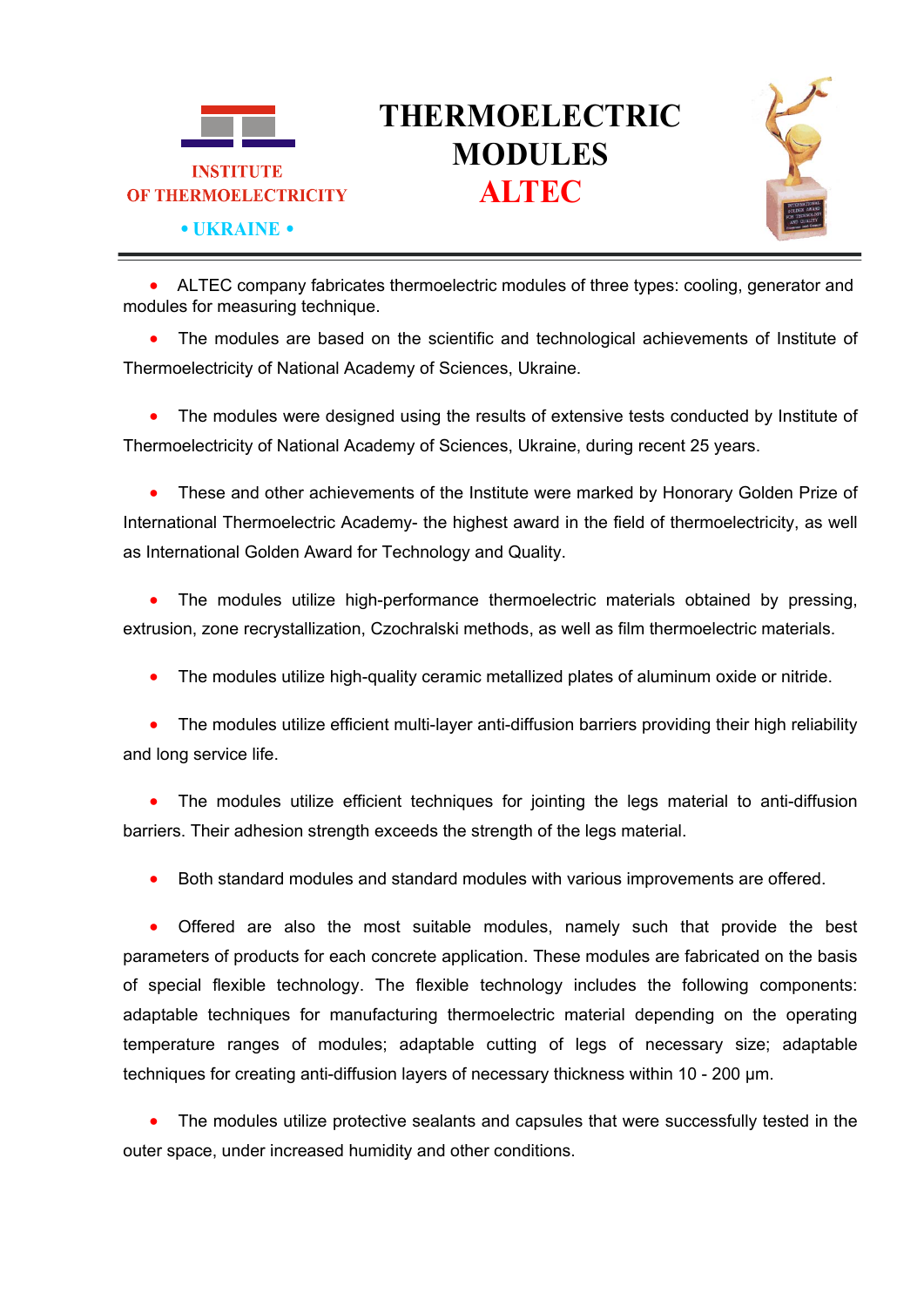## **Designations of modules**

 ALTEC company accepted the designations of modules characterizing their basic properties. The designations consist of letters and figures combined into 11 groups. The groups are separated by "-"sign.



\* If a module has two or more properties, they are consecutively indicated in group 4. For example, the module of improved efficiency, reliability and increased cooling capacity in group 4 is designated IEIRIQ.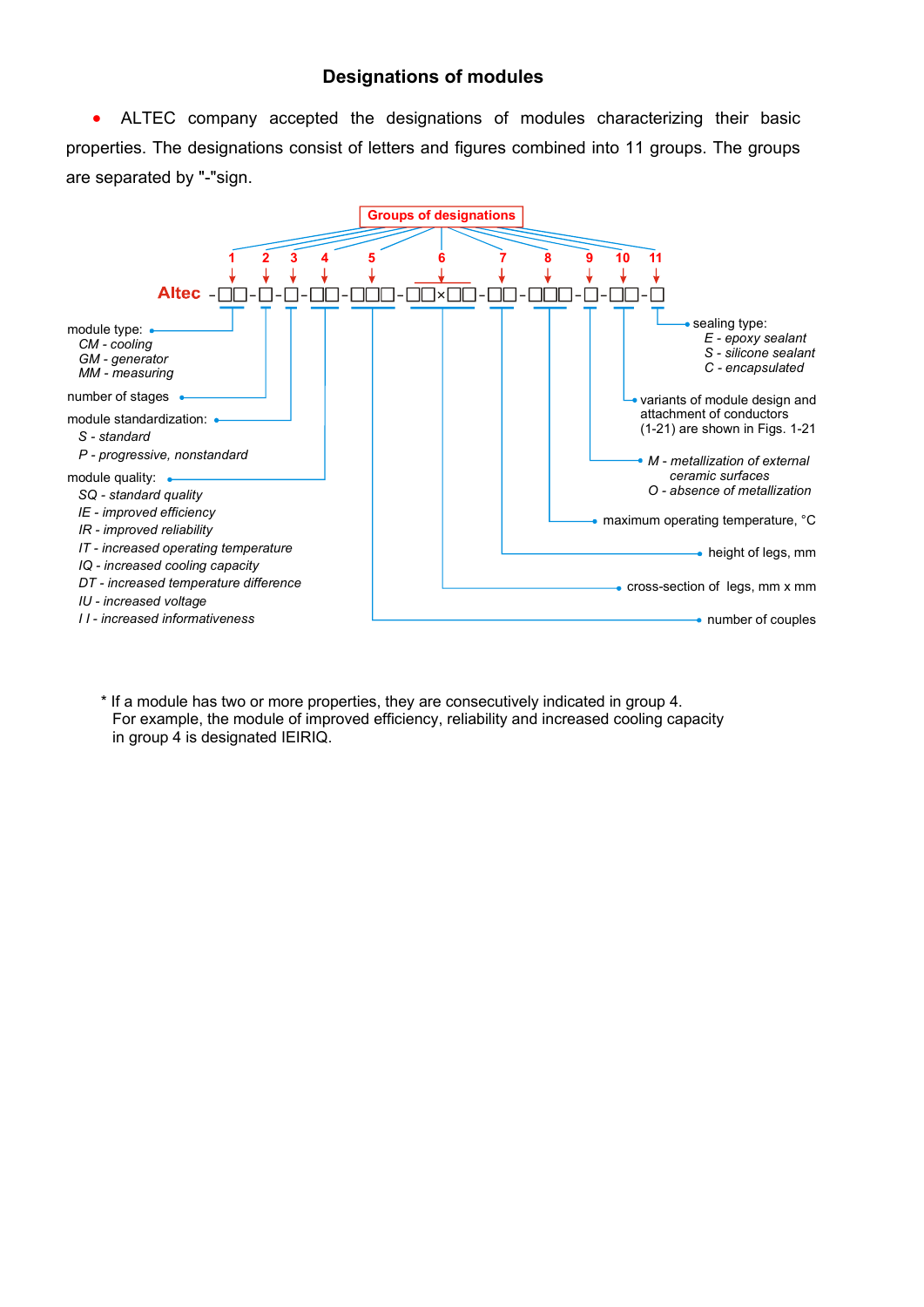## **More detailed meaning of figures and letters in each group:**

- Group 1. Module type characterizing its purpose: СМ cooling, GM generator, ММ for measuring technique.
- Group 2. Number of stages in module.
- Group 3. Module standardization: S standard, general-purpose; P nonstandard, specialpurpose.
- Group 4. Quality of module: SQ standard quality; IE improved efficiency; IR improved cyclic reliability; IT - increased operating temperature; IQ - increased cooling capacity; DT - increased maximum temperature difference; IU - increased operating voltage; II - increased informativeness.
- Group 5. Number of leg couples.
- Group 6. Cross-section of leg, mm x mm.
- Group 7. Leg height, mm.
- Group 8. The value of maximum operating temperature,  $^{\circ}$ C.
- Group 9. Letter M is used for modules with metallized external ceramic surfaces, and letter O - for modules without metallization.
- Group 10. Design peculiarities of modules.
	- Modules with two external ceramic plates and ordinary attachment of conductors are designated 1, 2, 3; their designs are shown in Figs.1, 2, 3.
	- Modules with two external ceramic plates and enforced attachment of conductors are designated 4, 5, 6, 7, 8, 9; their designs are shown in Figs.4, 5, 6, 7, 8, 9.
	- Modules with two external ceramic plates of square shape are designated 1, 4, 7.
	- Modules with one external ceramic plate and ordinary attachment of conductors are designated 10, 11, 12; their designs are shown in Figs.10, 11, 12.
	- Modules with one external ceramic plate and enforced attachment of conductors are designated 13, 14, 15, 16, 17, 18; their designs are shown in Figs.13, 14, 15, 16, 17, 18.
	- Modules with one external ceramic plate of square shape are designated 10, 13, 16.
	- Modules without external ceramic plates are designated 19; their design is shown in Fig.19.
	- Modules without external ceramic plates, without gaps between the legs (with interconnected legs) and having thermally conductive coatings for legs connections are designated 20. Their design is shown in Fig. 20.
- Group 11. Modules with silicone sealing are designated S; with epoxy sealing E; unsealed modules - О. Module with protective metal encapsulation is designated - С (Fig.21).

#### **Please, indicate the above designations of modules when placing your orders**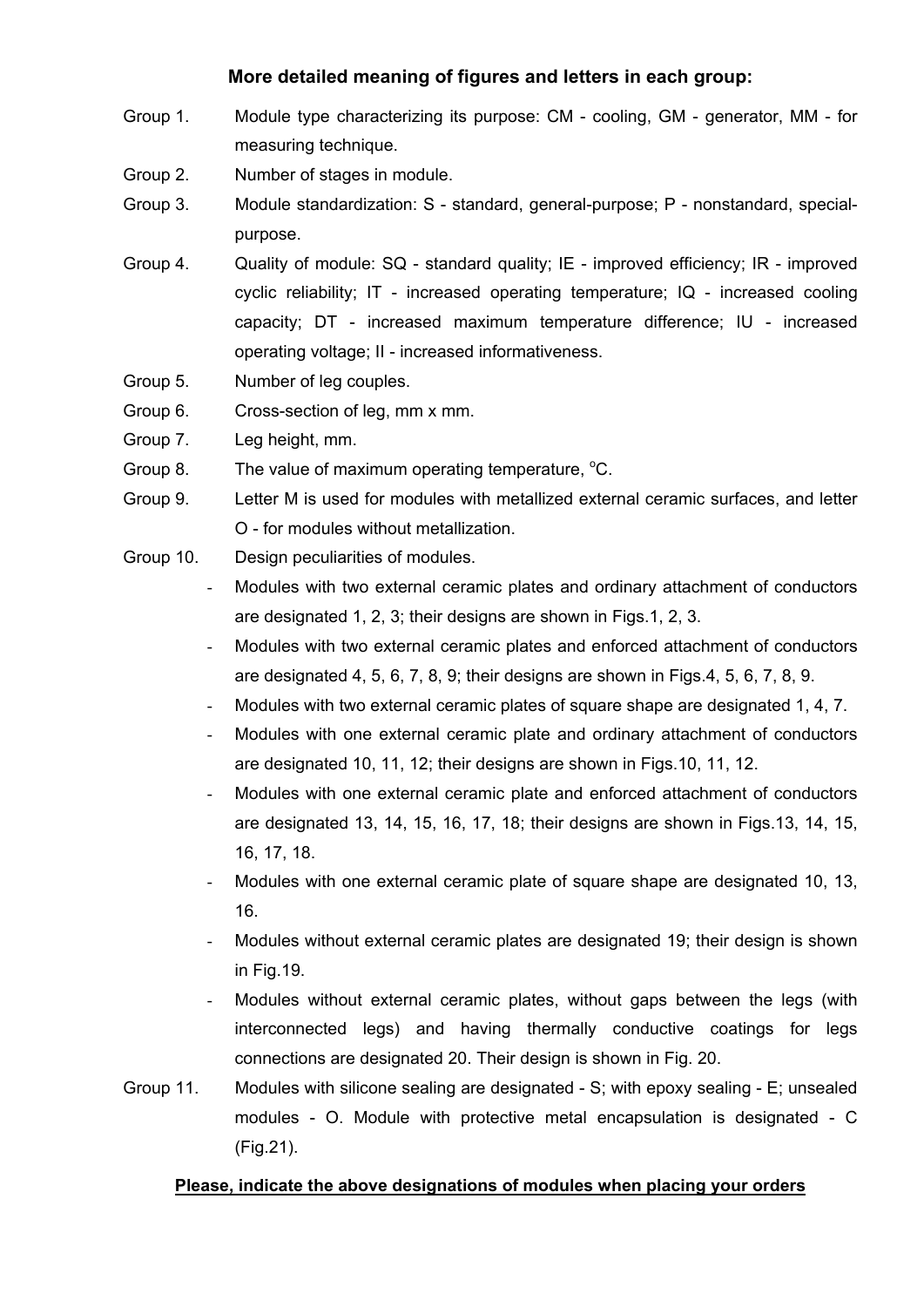**Figures of module designs** 

¥

 $\vert$ B

⊻

 $\overline{\blacktriangle}$ 























 $\vert$ B

⊻







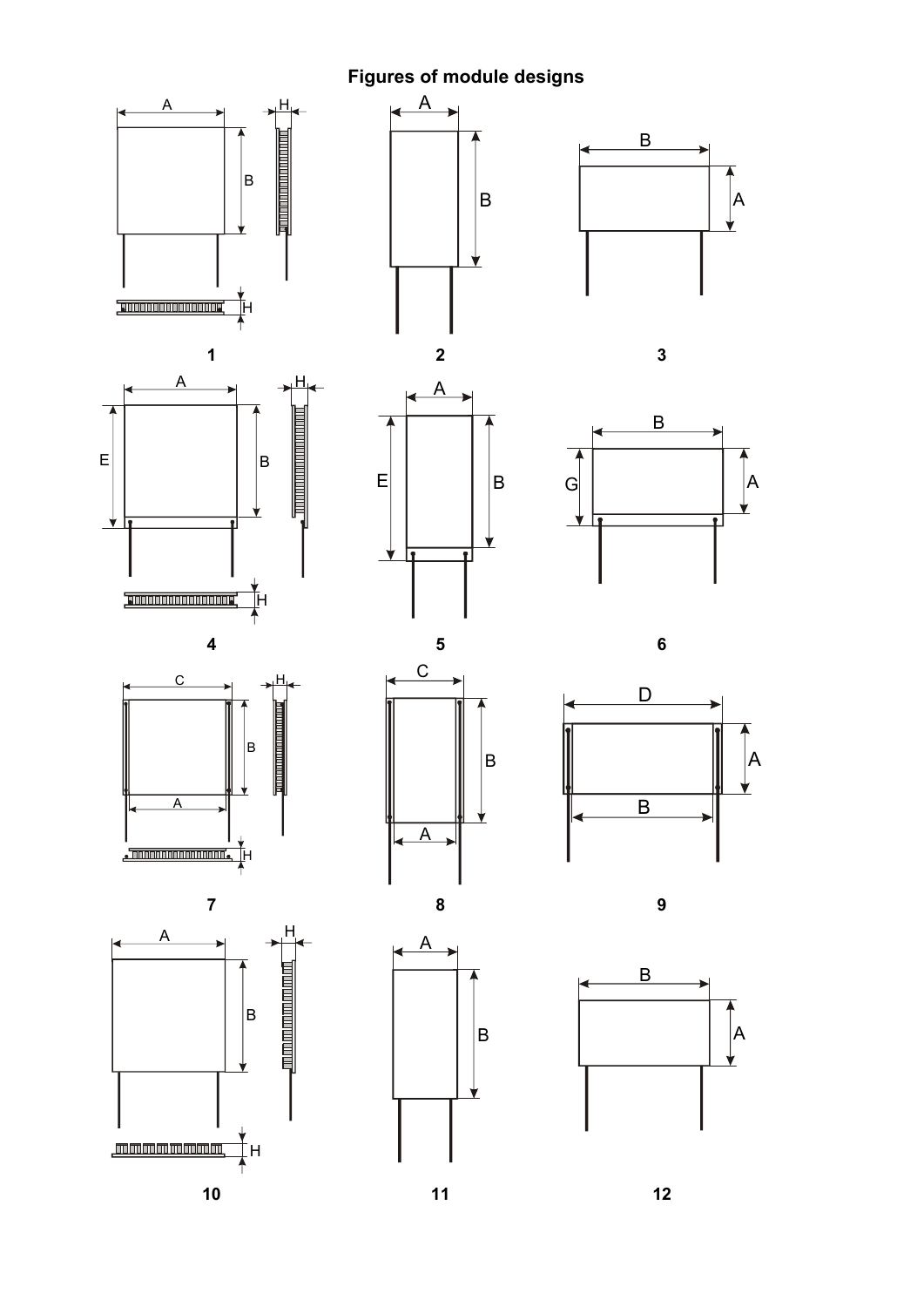

**Example** 

Module designation:

## **Altec-CM-1-S-SQ-127-1.4х1.4-2.5-150-O-1-S**

Description of the designation: СМ - cooling module, 1 - one stage, S - standard, SQ standard quality, 127 - number of leg couples, 1,4x1,4 - cross-section of legs (mm), 2,5 - legs height (mm), 150 - maximum operating temperature (°C), O - without metallization of external ceramic surfaces, 1 - module design according to Fig.1, S - silicone sealing.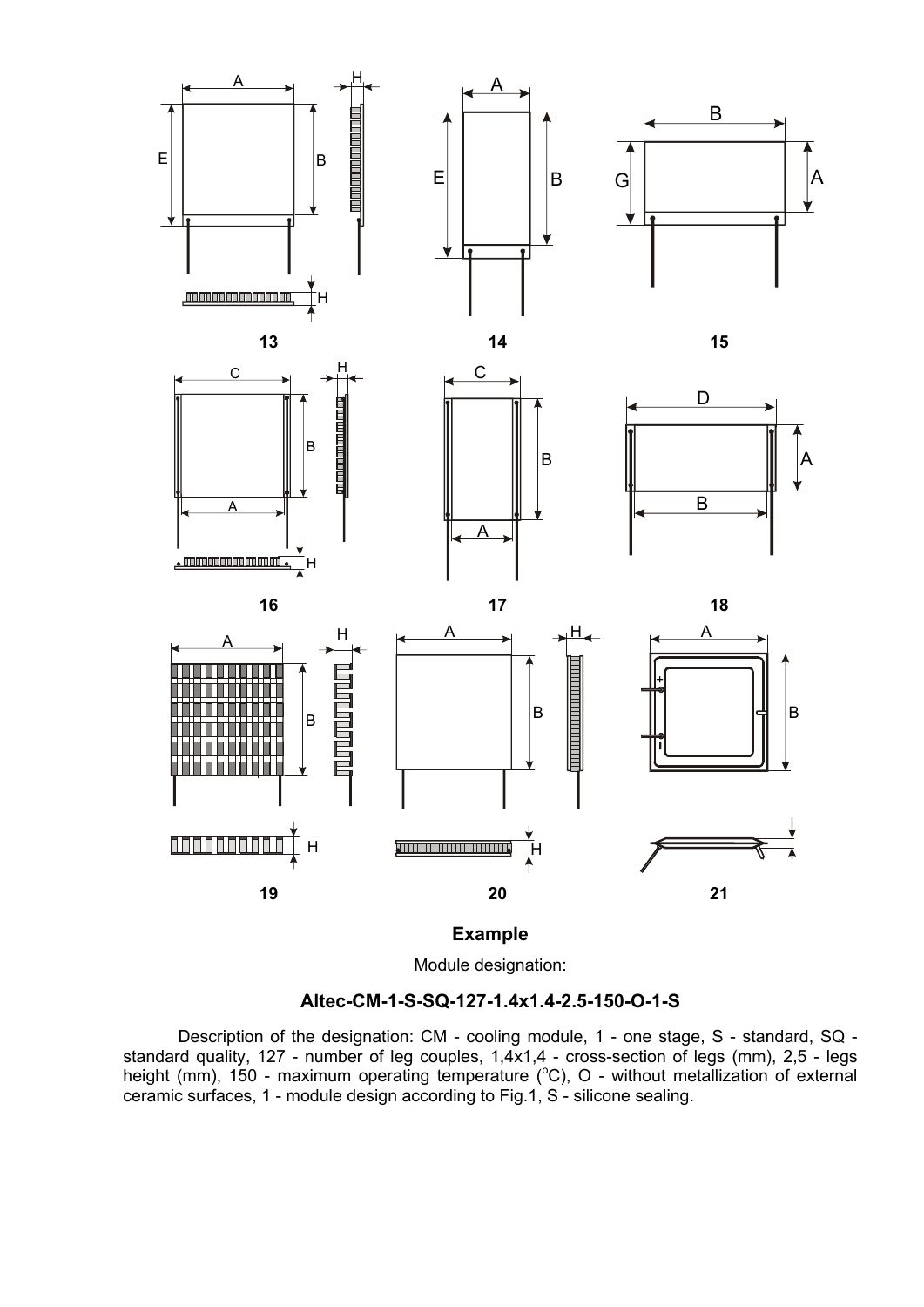# **Cooling modules**

| Module type                                                                          | Designation of<br>module types* | $T_h$ <sup>o</sup> C | $DT_{max}$ , $°C$ | $Q_{\text{max}}$ , BT | $U_{\text{max}}$ , B | $I_{\text{max}}$ , A | $T_{max}$ , $^{\circ}C$ |
|--------------------------------------------------------------------------------------|---------------------------------|----------------------|-------------------|-----------------------|----------------------|----------------------|-------------------------|
| Standard                                                                             | Altec-CM-1-S-SQ                 | 27                   | $65 - 72$         | $0.2 - 320$           | $0,35 - 15.0$        | $1.2 - 35.9$         | 150, 200                |
| Standard of improved efficiency                                                      | Altec-CM-1-S-IE                 | 27                   | $67 - 74$         | $0.2 - 329$           | $0.35 - 15.4$        | $1.2 - 35.9$         | 150, 200                |
| Standard<br>of improved cyclic reliability                                           | Altec-CM-1-S-IR                 | 27                   | $65 - 72$         | $0.2 - 310$           | $0.35 - 15.0$        | $1.2 - 35.9$         | 150, 200                |
| Standard of improved<br>efficiencyand reliability                                    | Altec-CM-1-S-IEIR               | 27                   | 67 - 74           | $0.2 - 319$           | $0.35 - 15.4$        | $1.2 - 35.9$         | 150, 200                |
| Standard of increased operating<br>temperatures                                      | Altec-CM-1-S-IT                 | 27                   | $65 - 71$         | $0.2 - 315$           | $0.35 - 15.0$        | $1.2 - 35.9$         | 200, 250                |
| Standard of improved efficiency<br>and increased operating<br>temperatures           | Altec-CM-1-S-IEIT               | 27                   | $67 - 73$         | $0.2 - 324$           | $0.35 - 15.4$        | $1.2 - 35.9$         | 200, 250                |
| Special-purpose of increased<br>cooling capacity                                     | Altec-CM-1-P-IQ                 | 27                   | $65 - 72$         | $350 - 500$           | $7.0 - 30.0$         | $20.0 - 35.9$        | 150, 200                |
| Special-purpose of increased<br>temperature difference                               | Altec-CM-1-P-DT                 | 27                   | 74 - 76           | $0.2 - 95$            | $0.4 - 16.0$         | $1.2 - 12.0$         | 150, 200                |
| Special-purpose particularly<br>reliable                                             | Altec-CM-1-P-IR                 | 27                   | $65 - 71$         | $0.2 - 310$           | $0.35 - 15.0$        | $1.3 - 38.1$         | 150, 200                |
| Special-purpose<br>of increased operating<br>temperatures                            | Altec-CM-1-P-IT                 | 27                   | $63 - 68$         | $1.0 - 200$           | $0.35 - 15.0$        | $4.5 - 36.0$         | 300, 350                |
| Special-purpose of improved<br>efficiency<br>and increased operating<br>temperatures | Altec-CM-1-P-IEIT               | 27                   | $65 - 70$         | $1.0 - 210$           | $0.35 - 15.4$        | $4.5 - 36.0$         | 300, 350                |
| Special-purpose<br>of increased operating voltages                                   | Altec-CM-1-P-IU                 | 27                   | $68 - 72$         | 44 - 200              | $30.0 - 220$         | $0.005 - 5.7$        | 150, 200                |
| Special-purpose of improved<br>efficiency and increased<br>operating voltages        | Altec-CM-1-P-IEIU               | 27                   | $70 - 74$         | 45 - 205              | $30.8 - 225$         | $0.005 - 5.7$        | 150, 200                |

# **Types and general parameters of single-stage thermoelectric modules ALTEC**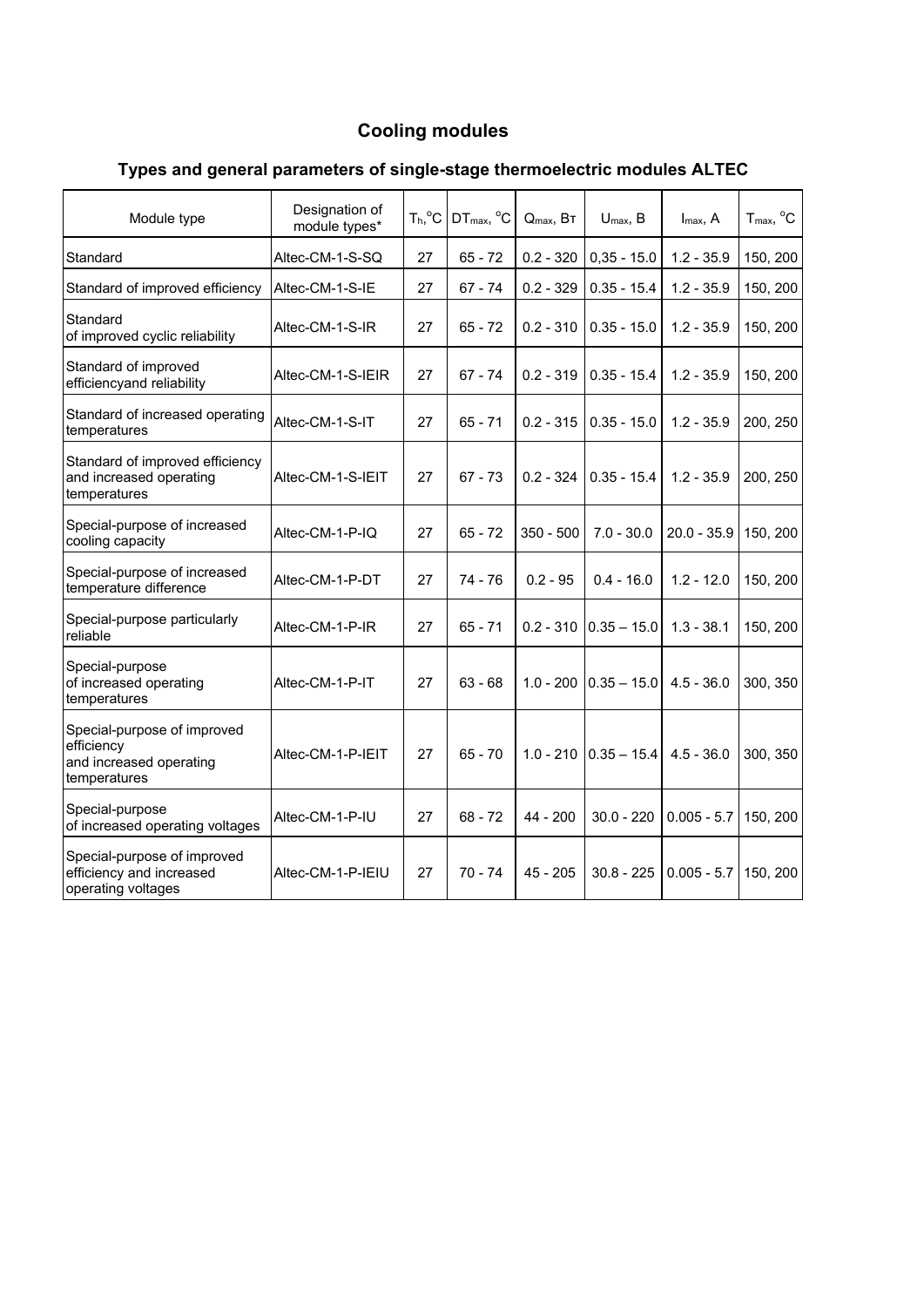## **Standard single-stage modules Altec-CM-1-S-SQ**

 Multi-purpose modules for creating household appliances, air-conditioners, medical and measuring equipment, metrological instruments, other goods and devices.

• The catalogue of basic 210 modules is listed in the table 1.

 Generally, the length of contact conductors in the modules is 150 mm, the length of noninsulated conductor is 10 mm. Alternative conductor lengths are available to customer's wish.

- The modules utilize ceramic plates made of  $Al_2O_3$ .
- Nickel metallization of external ceramic surfaces can be made.

|                                 | $T_h = 27$ <sup>O</sup> C |                  |           |                 | Dimensions (mm) |    |               |    |                 |                |     |
|---------------------------------|---------------------------|------------------|-----------|-----------------|-----------------|----|---------------|----|-----------------|----------------|-----|
| <b>Module type</b>              | $I_{max}$                 | $Q_{max}$        | $U_{max}$ | $DT_{max}$      |                 | B  | $\mathcal{C}$ |    | E               | G              |     |
|                                 | (A)                       | (W)              | (V)       | (K)             | A               |    |               | D  |                 |                | H   |
| Altec-CM-1-S-SQ-7-0.8x0.8-2.5   | 1,2                       | 0.6              | 0.83      | $\overline{72}$ | 6               | 6  | 10            | 10 | 8               | 8              | 4.4 |
| Altec-CM-1-S-SQ-17-0.8x0.8-2.5  | 1.2                       | 1.5              | 2.00      | $\overline{72}$ | 9               | 9  | 13            | 13 | 11              | 11             | 4.4 |
| Altec-CM-1-S-SQ-31-0.8x0.8-2.5  | 1.2                       | 2.7              | 3.66      | 72              | 12              | 12 | 16            | 16 | 14              | 14             | 4.4 |
| Altec-CM-1-S-SQ-63-0.8x0.8-2.5  | 1.2                       | 5.4              | 7.44      | 72              | 12              | 24 | 16            | 28 | 26              | 14             | 4.4 |
| Altec-CM-1-S-SQ-71-0.8x0.8-2.5  | 1.2                       | 6.1              | 8.39      | $\overline{72}$ | 18              | 18 | 22            | 22 | 20              | 20             | 4.4 |
| Altec-CM-1-S-SQ-127-0.8x0.8-2.5 | 1.2                       | 11.0             | 15.00     | 72              | 24              | 24 | 28            | 28 | 26              | 26             | 4.4 |
| Altec-CM-1-S-SQ-7-0.8x0.8-2.0   | 1.5                       | 0.7              | 0.83      | $\overline{71}$ | 6               | 6  | 10            | 10 | $\overline{8}$  | $\overline{8}$ | 3.9 |
| Altec-CM-1-S-SQ-17-0.8x0.8-2.0  | 1.5                       | 1.8              | 2.00      | $\overline{71}$ | 9               | 9  | 13            | 13 | 11              | 11             | 3.9 |
| Altec-CM-1-S-SQ-31-0.8x0.8-2.0  | 1.5                       | 3.3              | 3.66      | 71              | 12              | 12 | 16            | 16 | 14              | 14             | 3.9 |
| Altec-CM-1-S-SQ-63-0.8x0.8-2.0  | 1.5                       | 6.7              | 7.44      | $\overline{71}$ | 12              | 24 | 16            | 28 | 26              | 14             | 3.9 |
| Altec-CM-1-S-SQ-71-0.8x0.8-2.0  | 1.5                       | 7.6              | 8.39      | 71              | 18              | 18 | 22            | 22 | 20              | 20             | 3.9 |
| Altec-CM-1-S-SQ-127-0.8x0.8-2.0 | 1.5                       | 13.5             | 15.00     | $\overline{71}$ | 24              | 24 | 28            | 28 | 26              | 26             | 3.9 |
| Altec-CM-1-S-SQ-7-0.8x0.8-1.5   | 2.0                       | 1.0              | 0.83      | 70              | 6               | 6  | 10            | 10 | 8               | 8              | 3.4 |
| Altec-CM-1-S-SQ-17-0.8x0.8-1.5  | 2.0                       | 2.4              | 2.00      | 70              | 9               | 9  | 13            | 13 | 11              | 11             | 3.4 |
| Altec-CM-1-S-SQ-31-0.8x0.8-1.5  | $\overline{2.0}$          | 4.3              | 3.66      | 70              | 12              | 12 | 16            | 16 | 14              | 14             | 3.4 |
| Altec-CM-1-S-SQ-63-0.8x0.8-1.5  | $\overline{2.0}$          | 8.8              | 7.44      | 70              | 12              | 24 | 16            | 28 | 26              | 14             | 3.4 |
| Altec-CM-1-S-SQ-71-0.8x0.8-1.5  | 2.0                       | 10.0             | 8.39      | 70              | 18              | 18 | 22            | 22 | $\overline{20}$ | 20             | 3.4 |
| Altec-CM-1-S-SQ-127-0.8x0.8-1.5 | 2.0                       | 17.8             | 15.00     | $\overline{70}$ | 24              | 24 | 28            | 28 | 26              | 26             | 3.4 |
| Altec-CM-1-S-SQ-7-0.8x0.8-1.3   | 2.3                       | 1.1              | 0.83      | 69              | 6               | 6  | 10            | 10 | 8               | 8              | 3.2 |
| Altec-CM-1-S-SQ-17-0.8x0.8-1.3  | $\overline{2.3}$          | 2.7              | 2.00      | 69              | 9               | 9  | 13            | 13 | 11              | 11             | 3.2 |
| Altec-CM-1-S-SQ-31-0.8x0.8-1.3  | 2.3                       | 4.9              | 3.66      | 69              | 12              | 12 | 16            | 16 | 14              | 14             | 3.2 |
| Altec-CM-1-S-SQ-63-0.8x0.8-1.3  | $\overline{2.3}$          | 10.0             | 7.44      | 69              | 12              | 24 | 16            | 28 | 26              | 14             | 3.2 |
| Altec-CM-1-S-SQ-71-0.8x0.8-1.3  | 2.3                       | 11.3             | 8.39      | 69              | 18              | 18 | 22            | 22 | 20              | 20             | 3.2 |
| Altec-CM-1-S-SQ-127-0.8x0.8-1.3 | 2.3                       | 20.2             | 15.00     | 69              | 24              | 24 | 28            | 28 | 26              | 26             | 3.2 |
| Altec-CM-1-S-SQ-7-0.8x0.8-1.15  | 2.6                       | 1.3              | 0.83      | 68              | 6               | 6  | 10            | 10 | 8               | 8              | 3.1 |
| Altec-CM-1-S-SQ-17-0.8x0.8-1.15 | $\overline{2.6}$          | 3.0              | 2.00      | 68              | 9               | 9  | 13            | 13 | 11              | 11             | 3.1 |
| Altec-CM-1-S-SQ-31-0.8x0.8-1.15 | 2.6                       | 5.5              | 3.66      | 68              | 12              | 12 | 16            | 16 | 14              | 14             | 3.1 |
| Altec-CM-1-S-SQ-63-0.8x0.8-1.15 | 2.6                       | $\frac{11.2}{2}$ | 7.44      | 68              | 12              | 24 | 16            | 28 | 26              | 14             | 3.1 |
| Altec-CM-1-S-SQ-71-0.8x0.8-1.15 | 2.6                       | 12.6             | 8.39      | 68              | 18              | 18 | 22            | 22 | 20              | 20             | 3.1 |

**Table 1**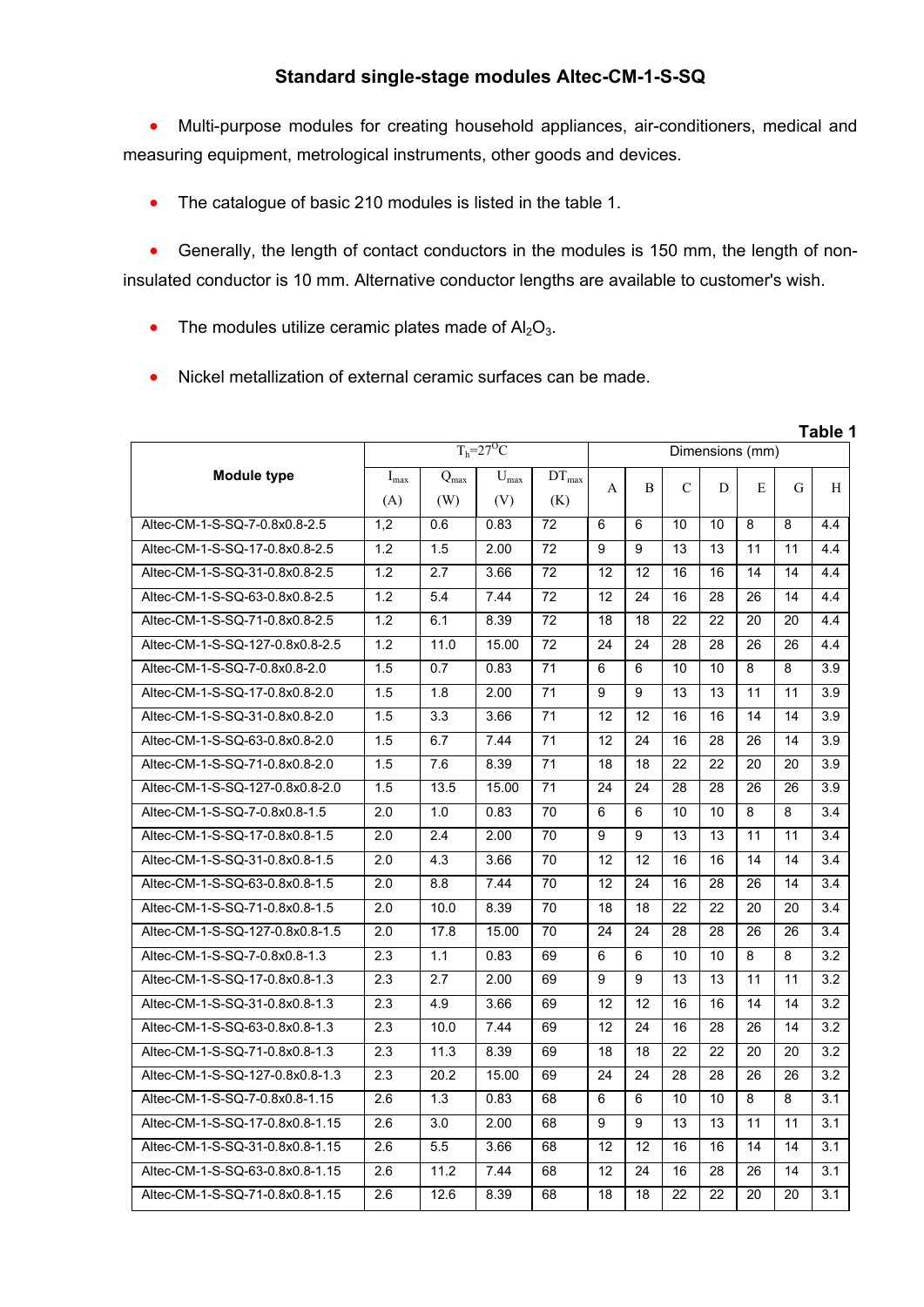| Altec-CM-1-S-SQ-127-0.8x0.8-1.15 | 2.6  | 22.5 | 15.00 | 68 | 24                | 24 | 28 | 28 | 26   | 26   | 3.1 |
|----------------------------------|------|------|-------|----|-------------------|----|----|----|------|------|-----|
| Altec-CM-1-S-SQ-7-1.0x1.0-2.5    | 1.8  | 0.9  | 0.83  | 72 | 8                 | 8  | 13 | 13 | 10.5 | 10.5 | 4.5 |
| Altec-CM-1-S-SQ-17-1.0x1.0-2.5   | 1.8  | 2.2  | 2.00  | 72 | 12                | 12 | 17 | 17 | 14.5 | 14.5 | 4.5 |
| Altec-CM-1-S-SQ-31-1.0x1.0-2.5   | 1.8  | 4.0  | 3.66  | 72 | 15                | 15 | 20 | 20 | 17.5 | 17.5 | 4.5 |
| Altec-CM-1-S-SQ-63-1.0x1.0-2.5   | 1.8  | 8.2  | 7.44  | 72 | 15                | 30 | 20 | 35 | 32.5 | 17.5 | 4.5 |
| Altec-CM-1-S-SQ-71-1.0x1.0-2.5   | 1.8  | 9.2  | 8.39  | 72 | 23                | 23 | 28 | 28 | 25.5 | 25.5 | 4.5 |
| Altec-CM-1-S-SQ-127-1.0x1.0-2.5  | 1.8  | 16.5 | 15.00 | 72 | 30                | 30 | 35 | 35 | 32.5 | 32.5 | 4.5 |
| Altec-CM-1-S-SQ-7-1.0x1.0-2.0    | 2.25 | 1.1  | 0.83  | 71 | 8                 | 8  | 13 | 13 | 10.5 | 10.5 | 4.0 |
| Altec-CM-1-S-SQ-17-1.0x1.0-2.0   | 2.25 | 2.7  | 2.00  | 71 | 12                | 12 | 17 | 17 | 14.5 | 14.5 | 4.0 |
| Altec-CM-1-S-SQ-31-1.0x1.0-2.0   | 2.25 | 5.0  | 3.66  | 71 | 15                | 15 | 20 | 20 | 17.5 | 17.5 | 4.0 |
| Altec-CM-1-S-SQ-63-1.0x1.0-2.0   | 2.25 | 10.1 | 7.44  | 71 | 15                | 30 | 20 | 35 | 32.5 | 17.5 | 4.0 |
| Altec-CM-1-S-SQ-71-1.0x1.0-2.0   | 2.25 | 11.4 | 8.39  | 71 | 23                | 23 | 28 | 28 | 25.5 | 25.5 | 4.0 |
| Altec-CM-1-S-SQ-127-1.0x1.0-2.0  | 2.25 | 20.4 | 15.00 | 71 | 30                | 30 | 35 | 35 | 32.5 | 32.5 | 4.0 |
| Altec-CM-1-S-SQ-7-1.0x1.0-1.5    | 3.0  | 1.5  | 0.83  | 70 | 8                 | 8  | 13 | 13 | 10.5 | 10.5 | 3.5 |
| Altec-CM-1-S-SQ-17-1.0x1.0-1.5   | 3.0  | 3.6  | 2.00  | 70 | 12                | 12 | 17 | 17 | 14.5 | 14.5 | 3.5 |
| Altec-CM-1-S-SQ-31-1.0x1.0-1.5   | 3.0  | 6.5  | 3.66  | 70 | 15                | 15 | 20 | 20 | 17.5 | 17.5 | 3.5 |
| Altec-CM-1-S-SQ-63-1.0x1.0-1.5   | 3.0  | 13.3 | 7.44  | 70 | 15                | 30 | 20 | 35 | 32.5 | 17.5 | 3.5 |
| Altec-CM-1-S-SQ-71-1.0x1.0-1.5   | 3.0  | 15.0 | 8.39  | 70 | 23                | 23 | 28 | 28 | 25.5 | 25.5 | 3.5 |
| Altec-CM-1-S-SQ-127-1.0x1.0-1.5  | 3.0  | 26.8 | 15.00 | 70 | 30                | 30 | 35 | 35 | 32.5 | 32.5 | 3.5 |
| Altec-CM-1-S-SQ-7-1.0x1.0-1.3    | 3.5  | 1.7  | 0.83  | 69 | 8                 | 8  | 13 | 13 | 10.5 | 10.5 | 3.3 |
| Altec-CM-1-S-SQ-17-1.0x1.0-1.3   | 3.5  | 4.1  | 2.00  | 69 | 12                | 12 | 17 | 17 | 14.5 | 14.5 | 3.3 |
| Altec-CM-1-S-SQ-31-1.0x1.0-1.3   | 3.5  | 7.5  | 3.66  | 69 | 15                | 15 | 20 | 20 | 17.5 | 17.5 | 3.3 |
| Altec-CM-1-S-SQ-63-1.0x1.0-1.3   | 3.5  | 15.3 | 7.44  | 69 | 15                | 30 | 20 | 35 | 32.5 | 17.5 | 3.3 |
| Altec-CM-1-S-SQ-71-1.0x1.0-1.3   | 3.5  | 17.2 | 8.39  | 69 | 23                | 23 | 28 | 28 | 25.5 | 25.5 | 3.3 |
| Altec-CM-1-S-SQ-127-1.0x1.0-1.3  | 3.5  | 30.8 | 15.00 | 69 | 30                | 30 | 35 | 35 | 32.5 | 32.5 | 3.3 |
| Altec-CM-1-S-SQ-7-1.0x1.0-1.15   | 3.9  | 1.9  | 0.83  | 68 | 8                 | 8  | 13 | 13 | 10.5 | 10.5 | 3.2 |
| Altec-CM-1-S-SQ-17-1.0x1.0-1.15  | 3.9  | 4.5  | 2.00  | 68 | 12                | 12 | 17 | 17 | 14.5 | 14.5 | 3.2 |
| Altec-CM-1-S-SQ-31-1.0x1.0-1.15  | 3.9  | 8.2  | 3.66  | 68 | 15                | 15 | 20 | 20 | 17.5 | 17.5 | 3.2 |
| Altec-CM-1-S-SQ-63-1.0x1.0-1.15  | 3.9  | 16.8 | 7.44  | 68 | 15                | 30 | 20 | 35 | 32.5 | 17.5 | 3.2 |
| Altec-CM-1-S-SQ-71-1.0x1.0-1.15  | 3.9  | 18.9 | 8.39  | 68 | 23                | 23 | 28 | 28 | 25.5 | 25.5 | 3.2 |
| Altec-CM-1-S-SQ-127-1.0x1.0-1.15 | 3.9  | 33.8 | 15.00 | 68 | 30                | 30 | 35 | 35 | 32.5 | 32.5 | 3.2 |
| Altec-CM-1-S-SQ-7-1.2x1.2-2.5    | 2.6  | 1.3  | 0.83  | 72 | 8                 | 8  | 13 | 13 | 10.5 | 10.5 | 4.9 |
| Altec-CM-1-S-SQ-17-1.2x1.2-2.5   | 2.6  | 3.2  | 2.00  | 72 | 12                | 12 | 17 | 17 | 14.5 | 14.5 | 4.9 |
| Altec-CM-1-S-SQ-31-1.2x1.2-2.5   | 2.6  | 5.8  | 3.66  | 72 | 15                | 15 | 20 | 20 | 17.5 | 17.5 | 4.9 |
| Altec-CM-1-S-SQ-63-1.2x1.2-2.5   | 2.6  | 11.8 | 7.44  | 72 | 15                | 30 | 20 | 35 | 32.5 | 17.5 | 4.9 |
| Altec-CM-1-S-SQ-71-1.2x1.2-2.5   | 2.6  | 13.3 | 8.39  | 72 | 23                | 23 | 28 | 28 | 25.5 | 25.5 | 4.9 |
| Altec-CM-1-S-SQ-127-1.2x1.2-2.5  | 2.6  | 23.8 | 15.00 | 72 | 30                | 30 | 35 | 35 | 32.5 | 32.5 | 4.9 |
| Altec-CM-1-S-SQ-7-1.2x1.2-2.0    | 3.3  | 1.6  | 0.83  | 71 | 8                 | 8  | 13 | 13 | 10.5 | 10.5 | 4.4 |
| Altec-CM-1-S-SQ-17-1.2x1.2-2.0   | 3.3  | 4.0  | 2.00  | 71 | 12                | 12 | 17 | 17 | 14.5 | 14.5 | 4.4 |
| Altec-CM-1-S-SQ-31-1.2x1.2-2.0   | 3.3  | 7.1  | 3.66  | 71 | 15                | 15 | 20 | 20 | 17.5 | 17.5 | 4.4 |
| Altec-CM-1-S-SQ-63-1.2x1.2-2.0   | 3.3  | 14.8 | 7.44  | 71 | 15                | 30 | 20 | 35 | 32.5 | 17.5 | 4.4 |
| Altec-CM-1-S-SQ-71-1.2x1.2-2.0   | 3.3  | 16.7 | 8.39  | 71 | 23                | 23 | 28 | 28 | 25.5 | 25.5 | 4.4 |
| Altec-CM-1-S-SQ-127-1.2x1.2-2.0  | 3.3  | 29.8 | 15.00 | 71 | 30                | 30 | 35 | 35 | 32.5 | 32.5 | 4.4 |
| Altec-CM-1-S-SQ-7-1.2x1.2-1.5    | 4.4  | 2.2  | 0.83  | 70 | 8                 | 8  | 13 | 13 | 10.5 | 10.5 | 3.9 |
| Altec-CM-1-S-SQ-17-1.2x1.2-1.5   | 4.4  | 5.2  | 2.00  | 70 | $12 \overline{ }$ | 12 | 17 | 17 | 14.5 | 14.5 | 3.9 |
| Altec-CM-1-S-SQ-31-1.2x1.2-1.5   | 4.4  | 9.6  | 3.66  | 70 | 15                | 15 | 20 | 20 | 17.5 | 17.5 | 3.9 |
| Altec-CM-1-S-SQ-63-1.2x1.2-1.5   | 4.4  | 19.4 | 7.44  | 70 | 15                | 30 | 20 | 35 | 32.5 | 17.5 | 3.9 |
| Altec-CM-1-S-SQ-71-1.2x1.2-1.5   | 4.4  | 21.9 | 8.39  | 70 | 23                | 23 | 28 | 28 | 25.5 | 25.5 | 3.9 |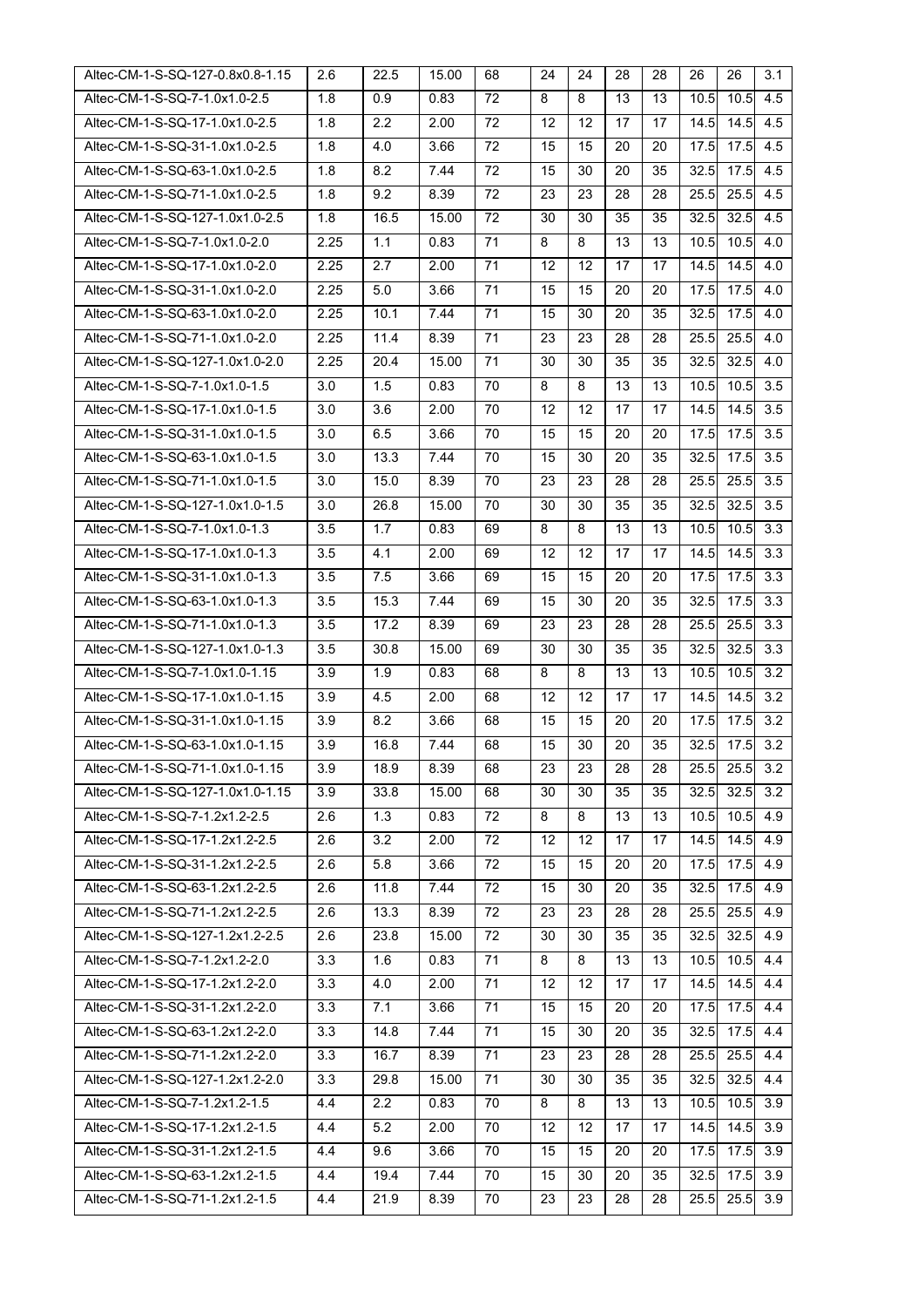| Altec-CM-1-S-SQ-127-1.2x1.2-1.5  | 4.4 | 39.2 | 15.00 | 70 | 30 | 30 | 35 | 35 | 32.5 | 32.5 | 3.9 |
|----------------------------------|-----|------|-------|----|----|----|----|----|------|------|-----|
| Altec-CM-1-S-SQ-7-1.2x1.2-1.3    | 5.1 | 2.5  | 0.83  | 69 | 8  | 8  | 13 | 13 | 10.5 | 10.5 | 3.7 |
| Altec-CM-1-S-SQ-17-1.2x1.2-1.3   | 5.1 | 6.0  | 2.00  | 69 | 12 | 12 | 17 | 17 | 14.5 | 14.5 | 3.7 |
| Altec-CM-1-S-SQ-31-1.2x1.2-1.3   | 5.1 | 10.9 | 3.66  | 69 | 15 | 15 | 20 | 20 | 17.5 | 17.5 | 3.7 |
| Altec-CM-1-S-SQ-63-1.2x1.2-1.3   | 5.1 | 22.2 | 7.44  | 69 | 15 | 30 | 20 | 35 | 32.5 | 17.5 | 3.7 |
| Altec-CM-1-S-SQ-71-1.2x1.2-1.3   | 5.1 | 25.1 | 8.39  | 69 | 23 | 23 | 28 | 28 | 25.5 | 25.5 | 3.7 |
| Altec-CM-1-S-SQ-127-1.2x1.2-1.3  | 5.1 | 44.8 | 15.00 | 69 | 30 | 30 | 35 | 35 | 32.5 | 32.5 | 3.7 |
| Altec-CM-1-S-SQ-7-1.2x1.2-1.15   | 5.7 | 2.7  | 0.83  | 68 | 8  | 8  | 13 | 13 | 10.5 | 10.5 | 3.5 |
| Altec-CM-1-S-SQ-17-1.2x1.2-1.15  | 5.7 | 6.6  | 2.00  | 68 | 12 | 12 | 17 | 17 | 14.5 | 14.5 | 3.5 |
| Altec-CM-1-S-SQ-31-1.2x1.2-1.15  | 5.7 | 12.0 | 3.66  | 68 | 15 | 15 | 20 | 20 | 17.5 | 17.5 | 3.5 |
| Altec-CM-1-S-SQ-63-1.2x1.2-1.15  | 5.7 | 24.5 | 7.44  | 68 | 15 | 30 | 20 | 35 | 32.5 | 17.5 | 3.5 |
| Altec-CM-1-S-SQ-71-1.2x1.2-1.15  | 5.7 | 27.6 | 8.39  | 68 | 23 | 23 | 28 | 28 | 25.5 | 25.5 | 3.5 |
| Altec-CM-1-S-SQ-127-1.2x1.2-1.15 | 5.7 | 49.3 | 15.00 | 68 | 30 | 30 | 35 | 35 | 32.5 | 32.5 | 3.5 |
| Altec-CM-1-S-SQ-7-1.4x1.4-2.5    | 3.6 | 1.8  | 0.83  | 72 | 10 | 10 | 16 | 16 | 13   | 13   | 4.9 |
| Altec-CM-1-S-SQ-17-1.4x1.4-2.5   | 3.6 | 4.4  | 2.00  | 72 | 15 | 15 | 21 | 21 | 18   | 18   | 4.9 |
| Altec-CM-1-S-SQ-31-1.4x1.4-2.5   | 3.6 | 8.1  | 3.66  | 72 | 20 | 20 | 26 | 26 | 23   | 23   | 4.9 |
| Altec-CM-1-S-SQ-63-1.4x1.4-2.5   | 3.6 | 16.4 | 7.44  | 72 | 20 | 40 | 26 | 46 | 43   | 23   | 4.9 |
| Altec-CM-1-S-SQ-71-1.4x1.4-2.5   | 3.6 | 18.5 | 8.39  | 72 | 30 | 30 | 36 | 36 | 33   | 33   | 4.9 |
| Altec-CM-1-S-SQ-127-1.4x1.4-2.5  | 3.6 | 33.0 | 15.00 | 72 | 40 | 40 | 46 | 46 | 43   | 43   | 4.9 |
| Altec-CM-1-S-SQ-7-1.4x1.4-2.0    | 4.5 | 2.3  | 0.83  | 71 | 10 | 10 | 16 | 16 | 13   | 13   | 4.4 |
| Altec-CM-1-S-SQ-17-1.4x1.4-2.0   | 4.5 | 5.4  | 2.00  | 71 | 15 | 15 | 21 | 21 | 18   | 18   | 4.4 |
| Altec-CM-1-S-SQ-31-1.4x1.4-2.0   | 4.5 | 9.9  | 3.66  | 71 | 20 | 20 | 26 | 26 | 23   | 23   | 4.4 |
| Altec-CM-1-S-SQ-63-1.4x1.4-2.0   | 4.5 | 20.2 | 7.44  | 71 | 20 | 40 | 26 | 46 | 43   | 23   | 4.4 |
| Altec-CM-1-S-SQ-71-1.4x1.4-2.0   | 4.5 | 22.8 | 8.39  | 71 | 30 | 30 | 36 | 36 | 33   | 33   | 4.4 |
| Altec-CM-1-S-SQ-127-1.4x1.4-2.0  | 4.5 | 40.7 | 15.00 | 71 | 40 | 40 | 46 | 46 | 43   | 43   | 4.4 |
| Altec-CM-1-S-SQ-7-1.4x1.4-1.5    | 6.0 | 3.0  | 0.83  | 70 | 10 | 10 | 16 | 16 | 13   | 13   | 3.9 |
| Altec-CM-1-S-SQ-17-1.4x1.4-1.5   | 6.0 | 7.1  | 2.00  | 70 | 15 | 15 | 21 | 21 | 18   | 18   | 3.9 |
| Altec-CM-1-S-SQ-31-1.4x1.4-1.5   | 6.0 | 13.0 | 3.66  | 70 | 20 | 20 | 26 | 26 | 23   | 23   | 3.9 |
| Altec-CM-1-S-SQ-63-1.4x1.4-1.5   | 6.0 | 26.5 | 7.44  | 70 | 20 | 40 | 26 | 46 | 43   | 23   | 3.9 |
| Altec-CM-1-S-SQ-71-1.4x1.4-1.5   | 6.0 | 29.9 | 8.39  | 70 | 30 | 30 | 36 | 36 | 33   | 33   | 3.9 |
| Altec-CM-1-S-SQ-127-1.4x1.4-1.5  | 6.0 | 53.5 | 15.00 | 70 | 40 | 40 | 46 | 46 | 43   | 43   | 3.9 |
| Altec-CM-1-S-SQ-7-1.4x1.4-1.3    | 6.9 | 3.4  | 0.83  | 69 | 10 | 10 | 16 | 16 | 13   | 13   | 3.7 |
| Altec-CM-1-S-SQ-17-1.4x1.4-1.3   | 6.9 | 8.1  | 2.00  | 69 | 15 | 15 | 21 | 21 | 18   | 18   | 3.7 |
| Altec-CM-1-S-SQ-31-1.4x1.4-1.3   | 6.9 | 14.8 | 3.66  | 69 | 20 | 20 | 26 | 26 | 23   | 23   | 3.7 |
| Altec-CM-1-S-SQ-63-1.4x1.4-1.3   | 6.9 | 30.0 | 7.44  | 69 | 20 | 40 | 26 | 46 | 43   | 23   | 3.7 |
| Altec-CM-1-S-SQ-71-1.4x1.4-1.3   | 6.9 | 33.9 | 8.39  | 69 | 30 | 30 | 36 | 36 | 33   | 33   | 3.7 |
| Altec-CM-1-S-SQ-127-1.4x1.4-1.3  | 6.9 | 60.6 | 15.00 | 69 | 40 | 40 | 46 | 46 | 43   | 43   | 3.7 |
| Altec-CM-1-S-SQ-7-1.4x1.4-1.15   | 7.8 | 3.7  | 0.83  | 68 | 10 | 10 | 16 | 16 | 13   | 13   | 3.5 |
| Altec-CM-1-S-SQ-17-1.4x1.4-1.15  | 7.8 | 9.0  | 2.00  | 68 | 15 | 15 | 21 | 21 | 18   | 18   | 3.5 |
| Altec-CM-1-S-SQ-31-1.4x1.4-1.15  | 7.8 | 16.5 | 3.66  | 68 | 20 | 20 | 26 | 26 | 23   | 23   | 3.5 |
| Altec-CM-1-S-SQ-63-1.4x1.4-1.15  | 7.8 | 33.5 | 7.44  | 68 | 20 | 40 | 26 | 46 | 43   | 23   | 3.5 |
| Altec-CM-1-S-SQ-71-1.4x1.4-1.15  | 7.8 | 37.8 | 8.39  | 68 | 30 | 30 | 36 | 36 | 33   | 33   | 3.5 |
| Altec-CM-1-S-SQ-127-1.4x1.4-1.15 | 7.8 | 67.6 | 15.00 | 68 | 40 | 40 | 46 | 46 | 43   | 43   | 3.5 |
| Altec-CM-1-S-SQ-7-1.6x1.6-2.5    | 4.7 | 2.4  | 0.83  | 72 | 10 | 10 | 16 | 16 | 13   | 13   | 4.9 |
| Altec-CM-1-S-SQ-17-1.6x1.6-2.5   | 4.7 | 5.7  | 2.00  | 72 | 15 | 15 | 21 | 21 | 18   | 18   | 4.9 |
| Altec-CM-1-S-SQ-31-1.6x1.6-2.5   | 4.7 | 10.5 | 3.66  | 72 | 20 | 20 | 26 | 26 | 23   | 23   | 4.9 |
| Altec-CM-1-S-SQ-63-1.6x1.6-2.5   | 4.7 | 21.4 | 7.44  | 72 | 20 | 40 | 26 | 46 | 43   | 23   | 4.9 |
| Altec-CM-1-S-SQ-71-1.6x1.6-2.5   | 4.7 | 24.1 | 8.39  | 72 | 30 | 30 | 36 | 36 | 33   | 33   | 4.9 |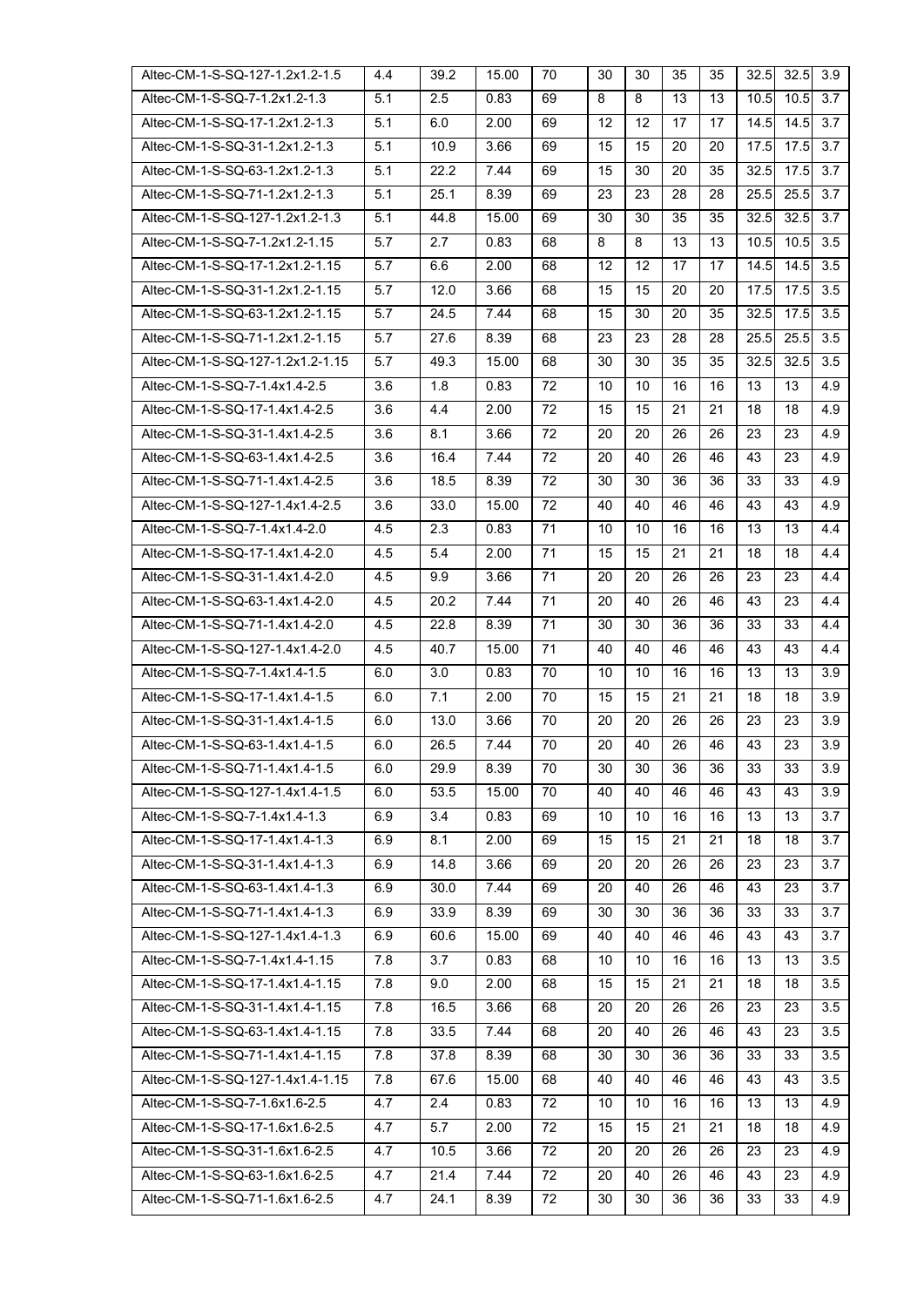| Altec-CM-1-S-SQ-127-1.6x1.6-2.5                                  | 4.7          | 43.1         | 15.00        | 72       | 40       | 40       | 46       | 46       | 43       | 43       | 4.9        |
|------------------------------------------------------------------|--------------|--------------|--------------|----------|----------|----------|----------|----------|----------|----------|------------|
| Altec-CM-1-S-SQ-7-1.6x1.6-2.0                                    | 5.9          | 3.0          | 0.83         | 71       | 10       | 10       | 16       | 16       | 13       | 13       | 4.4        |
| Altec-CM-1-S-SQ-17-1.6x1.6-2.0                                   | 5.9          | 7.1          | 2.00         | 71       | 15       | 15       | 21       | 21       | 18       | 18       | 4.4        |
| Altec-CM-1-S-SQ-31-1.6x1.6-2.0                                   | 5.9          | 13.0         | 3.66         | 71       | 20       | 20       | 26       | 26       | 23       | 23       | 4.4        |
| Altec-CM-1-S-SQ-63-1.6x1.6-2.0                                   | 5.9          | 26.5         | 7.44         | 71       | 20       | 40       | 26       | 46       | 43       | 23       | 4.4        |
| Altec-CM-1-S-SQ-71-1.6x1.6-2.0                                   | 5.9          | 29.9         | 8.39         | 71       | 30       | 30       | 36       | 36       | 33       | 33       | 4.4        |
| Altec-CM-1-S-SQ-127-1.6x1.6-2.0                                  | 5.9          | 53.4         | 15.00        | 71       | 40       | 40       | 46       | 46       | 43       | 43       | 4.4        |
| Altec-CM-1-S-SQ-7-1.6x1.6-1.5                                    | 7.8          | 3.9          | 0.83         | 70       | 10       | 10       | 16       | 16       | 13       | 13       | 3.9        |
| Altec-CM-1-S-SQ-17-1.6x1.6-1.5                                   | 7.8          | 9.3          | 2.00         | 70       | 15       | 15       | 21       | 21       | 18       | 18       | 3.9        |
| Altec-CM-1-S-SQ-31-1.6x1.6-1.5                                   | 7.8          | 17.0         | 3.66         | 70       | 20       | 20       | 26       | 26       | 23       | 23       | 3.9        |
| Altec-CM-1-S-SQ-63-1.6x1.6-1.5                                   | 7.8          | 34.5         | 7.44         | 70       | 20       | 40       | 26       | 46       | 43       | 23       | 3.9        |
| Altec-CM-1-S-SQ-71-1.6x1.6-1.5                                   | 7.8          | 38.9         | 8.39         | 70       | 30       | 30       | 36       | 36       | 33       | 33       | 3.9        |
| Altec-CM-1-S-SQ-127-1.6x1.6-1.5                                  | 7.8          | 69.6         | 15.00        | 70       | 40       | 40       | 46       | 46       | 43       | 43       | 3.9        |
| Altec-CM-1-S-SQ-7-1.6x1.6-1.3                                    | 9.0          | 4.4          | 0.83         | 69       | 10       | 10       | 16       | 16       | 13       | 13       | 4.1        |
| Altec-CM-1-S-SQ-17-1.6x1.6-1.3                                   | 9.0          | 10.6         | 2.00         | 69       | 15       | 15       | 21       | 21       | 18       | 18       | 4.1        |
| Altec-CM-1-S-SQ-31-1.6x1.6-1.3                                   | 9.0          | 19.3         | 3.66         | 69       | 20       | 20       | 26       | 26       | 23       | 23       | 4.1        |
| Altec-CM-1-S-SQ-63-1.6x1.6-1.3                                   | 9.0          | 39.2         | 7.44         | 69       | 20       | 40       | 26       | 46       | 43       | 23       | 4.1        |
| Altec-CM-1-S-SQ-71-1.6x1.6-1.3                                   | 9.0          | 44.3         | 8.39         | 69       | 30       | 30       | 36       | 36       | 33       | 33       | 4.1        |
| Altec-CM-1-S-SQ-127-1.6x1.6-1.3                                  | 9.0          | 79.2         | 15.00        | 69       | 40       | 40       | 46       | 46       | 43       | 43       | 4.1        |
| Altec-CM-1-S-SQ-7-1.6x1.6-1.15                                   | 10.2         | 5.1          | 0.83         | 68       | 10       | 10       | 16       | 16       | 13       | 13       | 4.9        |
| Altec-CM-1-S-SQ-17-1.6x1.6-1.15                                  | 10.2         | 12.1         | 2.00         | 68       | 15       | 15       | 21       | 21       | 18       | 18       | 4.9        |
| Altec-CM-1-S-SQ-31-1.6x1.6-1.15                                  | 10.2         | 22.1         | 3.66         | 68       | 20       | 20       | 26       | 26       | 23       | 23       | 4.9        |
| Altec-CM-1-S-SQ-63-1.6x1.6-1.15                                  | 10.2         | 45.1         | 7.44         | 68       | 20       | 40       | 26       | 46       | 43       | 23       | 4.9        |
| Altec-CM-1-S-SQ-71-1.6x1.6-1.15                                  | 10.2         | 50.9         | 8.39         | 68       | 30       | 30       | 36       | 36       | 33       | 33       | 4.9        |
| Altec-CM-1-S-SQ-127-1.6x1.6-1.15                                 | 10.2         | 91.1         | 15.00        | 68       | 40       | 40       | 46       | 46       | 43       | 43       | 4.9        |
| Altec-CM-1-S-SQ-7-1.8x1.8-2.5                                    | 5.9          | 3.0          | 0.83         | 72       | 10       | 10       | 16       | 16       | 13       | 13       | 4.9        |
| Altec-CM-1-S-SQ-17-1.8x1.8-2.5                                   | 5.9          | 7.2          | 2.00         | 72       | 15       | 15       | 21       | 21       | 18       | 18       | 4.9        |
| Altec-CM-1-S-SQ-31-1.8x1.8-2.5                                   | 5.9          | 13.2         | 3.66         | 72       | 20       | 20       | 26       | 26       | 23       | 23       | 4.9        |
| Altec-CM-1-S-SQ-63-1.8x1.8-2.5                                   | 5.9          | 26.8         | 7.44         | 72       | 20       | 40       | 26       | 46       | 43       | 23       | 4.9        |
| Altec-CM-1-S-SQ-71-1.8x1.8-2.5                                   | 5.9          | 30.3         | 8.39         | 72       | 30       | 30       | 36       | 36       | 33       | 33       | 4.9        |
| Altec-CM-1-S-SQ-127-1.8x1.8-2.5                                  | 5.9          | 54.1         | 15.00        | 72       | 40       | 40       |          |          |          |          | 4.9        |
| Altec-CM-1-S-SQ-7-1.8x1.8-2.0                                    | 7.4          |              |              |          |          |          | 46       | 46       | 43       | 43       |            |
|                                                                  |              | 3.7          | 0.83         | 71       | 10       | 10       | 16       | 16       | 13       | 13       | 4.4        |
| Altec-CM-1-S-SQ-17-1.8x1.8-2.0                                   | 7.4          | 8.9          | 2.00         | 71       | 15       | 15       | 21       | 21       | 18       | 18       | 4.4        |
| Altec-CM-1-S-SQ-31-1.8x1.8-2.0                                   | 7.4          | 16.3         | 3.66         | 71       | 20       | 20       | 26       | 26       | 23       | 23       | 4.4        |
| Altec-CM-1-S-SQ-63-1.8x1.8-2.0                                   | 7.4          | 33.1         | 7.44         | 71       | 20       | 40       | 26       | 46       | 43       | 23       | 4.4        |
| Altec-CM-1-S-SQ-71-1.8x1.8-2.0                                   | 7.4          | 37.4         | 8.39         | 71       | 30       | 30       | 36       | 36       | 33       | 33       | 4.4        |
| Altec-CM-1-S-SQ-127-1.8x1.8-2.0                                  | 7.4          | 66.9         | 15.00        | 71       | 40       | 40       | 46       | 46       | 43       | 43       | 4.4        |
| Altec-CM-1-S-SQ-7-1.8x1.8-1.5                                    | 9.9          | 4.9          | 0.83         | 70       | 10       | 10       | 16       | 16       | 13       | 13       | 4.3        |
| Altec-CM-1-S-SQ-17-1.8x1.8-1.5                                   | 9.9          | 11.8         | 2.00         | 70       | 15       | 15       | 21       | 21       | 18       | 18       | 4.3        |
| Altec-CM-1-S-SQ-31-1.8x1.8-1.5                                   | 9.9          | 21.5         | 3.66         | 70       | 20       | 20       | 26       | 26       | 23       | 23       | 4.3        |
| Altec-CM-1-S-SQ-63-1.8x1.8-1.5                                   | 9.9          | 43.7         | 7.44         | 70       | 20       | 40       | 26       | 46       | 43       | 23       | 4.3        |
| Altec-CM-1-S-SQ-71-1.8x1.8-1.5                                   | 9.9          | 49.4         | 8.39         | 70       | 30       | 30       | 36       | 36       | 33       | 33       | 4.3        |
| Altec-CM-1-S-SQ-127-1.8x1.8-1.5                                  | 9.9          | 88.3         | 15.00        | 70       | 40       | 40       | 46       | 46       | 43       | 43       | 4.3        |
| Altec-CM-1-S-SQ-7-1.8x1.8-1.3                                    | 11.4         | 5.5          | 0.83         | 69       | 10       | 10       | 16       | 16       | 13       | 13       | 4.3        |
| Altec-CM-1-S-SQ-17-1.8x1.8-1.3                                   | 11.4         | 13.4         | 2.00         | 69       | 15       | 15       | 21       | 21       | 18       | 18       | 4.3        |
| Altec-CM-1-S-SQ-31-1.8x1.8-1.3                                   | 11.4         | 24.4         | 3.66         | 69       | 20       | 20       | 26       | 26       | 23       | 23       | 4.3        |
| Altec-CM-1-S-SQ-63-1.8x1.8-1.3<br>Altec-CM-1-S-SQ-71-1.8x1.8-1.3 | 11.4<br>11.4 | 49.6<br>56.0 | 7.44<br>8.39 | 69<br>69 | 20<br>30 | 40<br>30 | 26<br>36 | 46<br>36 | 43<br>33 | 23<br>33 | 4.3<br>4.3 |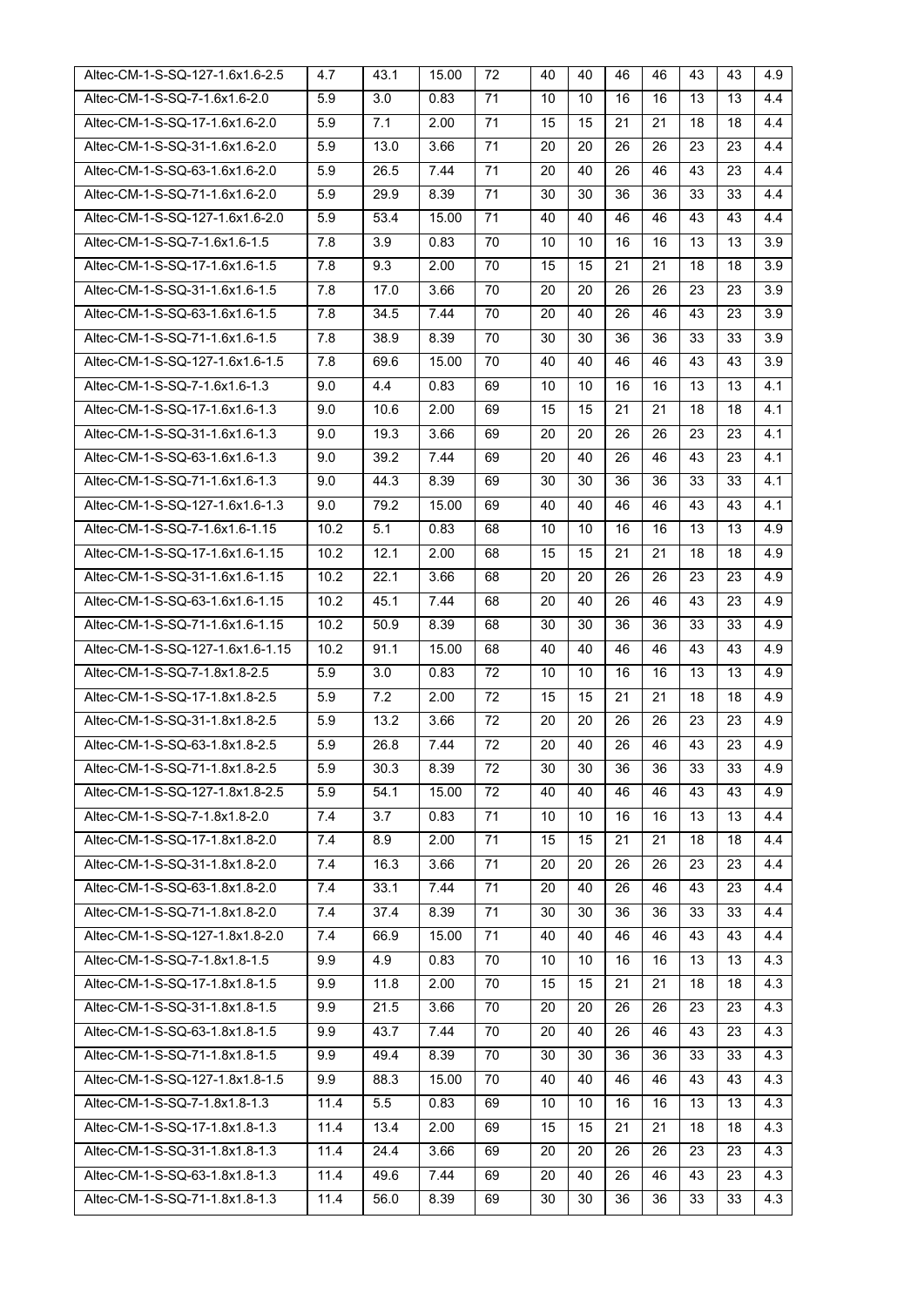| Altec-CM-1-S-SQ-127-1.8x1.8-1.3  | 11.4 | 100.2 | 15.00 | 69 | 40 | 40 | 46 | 46 | 43 | 43 | 4.3 |
|----------------------------------|------|-------|-------|----|----|----|----|----|----|----|-----|
| Altec-CM-1-S-SQ-7-1.8x1.8-1.15   | 12.9 | 6.2   | 0.83  | 68 | 10 | 10 | 16 | 16 | 13 | 13 | 4.3 |
| Altec-CM-1-S-SQ-17-1.8x1.8-1.15  | 12.9 | 14.9  | 2.00  | 68 | 15 | 15 | 21 | 21 | 18 | 18 | 4.3 |
| Altec-CM-1-S-SQ-31-1.8x1.8-1.15  | 12.9 | 27.3  | 3.66  | 68 | 20 | 20 | 26 | 26 | 23 | 23 | 4.3 |
| Altec-CM-1-S-SQ-63-1.8x1.8-1.15  | 12.9 | 55.4  | 7.44  | 68 | 20 | 40 | 26 | 46 | 43 | 23 | 4.3 |
| Altec-CM-1-S-SQ-71-1.8x1.8-1.15  | 12.9 | 62.5  | 8.39  | 68 | 30 | 30 | 36 | 36 | 33 | 33 | 4.3 |
| Altec-CM-1-S-SQ-127-1.8x1.8-1.15 | 12.9 | 111.8 | 15.00 | 68 | 40 | 40 | 46 | 46 | 43 | 43 | 4.3 |
| Altec-CM-1-S-SQ-7-2.0x2.0-2.5    | 7.3  | 3.7   | 0.83  | 72 | 10 | 10 | 16 | 16 | 13 | 13 | 4.9 |
| Altec-CM-1-S-SQ-17-2.0x2.0-2.5   | 7.3  | 8.9   | 2.00  | 72 | 15 | 15 | 21 | 21 | 18 | 18 | 4.9 |
| Altec-CM-1-S-SQ-31-2.0x2.0-2.5   | 7.3  | 16.3  | 3.66  | 72 | 20 | 20 | 26 | 26 | 23 | 23 | 4.9 |
| Altec-CM-1-S-SQ-63-2.0x2.0-2.5   | 7.3  | 33.2  | 7.44  | 72 | 20 | 40 | 26 | 46 | 43 | 23 | 4.9 |
| Altec-CM-1-S-SQ-71-2.0x2.0-2.5   | 7.3  | 37.5  | 8.39  | 72 | 30 | 30 | 36 | 36 | 33 | 33 | 4.9 |
| Altec-CM-1-S-SQ-127-2.0x2.0-2.5  | 7.3  | 67.0  | 15.00 | 72 | 40 | 40 | 46 | 46 | 43 | 43 | 4.9 |
| Altec-CM-1-S-SQ-7-2.0x2.0-2.0    | 9.1  | 4.6   | 0.83  | 71 | 10 | 10 | 16 | 16 | 13 | 13 | 4.8 |
| Altec-CM-1-S-SQ-17-2.0x2.0-2.0   | 9.1  | 11.0  | 2.00  | 71 | 15 | 15 | 21 | 21 | 18 | 18 | 4.8 |
| Altec-CM-1-S-SQ-31-2.0x2.0-2.0   | 9.1  | 20.1  | 3.66  | 71 | 20 | 20 | 26 | 26 | 23 | 23 | 4.8 |
| Altec-CM-1-S-SQ-63-2.0x2.0-2.0   | 9.1  | 40.8  | 7.44  | 71 | 20 | 40 | 26 | 46 | 43 | 23 | 4.8 |
| Altec-CM-1-S-SQ-71-2.0x2.0-2.0   | 9.1  | 46.0  | 8.39  | 71 | 30 | 30 | 36 | 36 | 33 | 33 | 4.8 |
| Altec-CM-1-S-SQ-127-2.0x2.0-2.0  | 9.1  | 82.3  | 15.00 | 71 | 40 | 40 | 46 | 46 | 43 | 43 | 4.8 |
| Altec-CM-1-S-SQ-7-2.0x2.0-1.5    | 12.2 | 6.0   | 0.83  | 70 | 10 | 10 | 16 | 16 | 13 | 13 | 4.6 |
| Altec-CM-1-S-SQ-17-2.0x2.0-1.5   | 12.2 | 14.5  | 2.00  | 70 | 15 | 15 | 21 | 21 | 18 | 18 | 4.6 |
| Altec-CM-1-S-SQ-31-2.0x2.0-1.5   | 12.2 | 26.5  | 3.66  | 70 | 20 | 20 | 26 | 26 | 23 | 23 | 4.6 |
| Altec-CM-1-S-SQ-63-2.0x2.0-1.5   | 12.2 | 53.9  | 7.44  | 70 | 20 | 40 | 26 | 46 | 43 | 23 | 4.6 |
| Altec-CM-1-S-SQ-71-2.0x2.0-1.5   | 12.2 | 60.9  | 8.39  | 70 | 30 | 30 | 36 | 36 | 33 | 33 | 4.6 |
| Altec-CM-1-S-SQ-127-2.0x2.0-1.5  | 12.2 | 108.8 | 15.00 | 70 | 40 | 40 | 46 | 46 | 43 | 43 | 4.6 |
| Altec-CM-1-S-SQ-7-2.0x2.0-1.3    | 14.1 | 6.9   | 0.83  | 69 | 10 | 10 | 16 | 16 | 13 | 13 | 4.7 |
| Altec-CM-1-S-SQ-17-2.0x2.0-1.3   | 14.1 | 16.5  | 2.00  | 69 | 15 | 15 | 21 | 21 | 18 | 18 | 4.7 |
| Altec-CM-1-S-SQ-31-2.0x2.0-1.3   | 14.1 | 30.2  | 3.66  | 69 | 20 | 20 | 26 | 26 | 23 | 23 | 4.7 |
| Altec-CM-1-S-SQ-63-2.0x2.0-1.3   | 14.1 | 61.4  | 7.44  | 69 | 20 | 40 | 26 | 46 | 43 | 23 | 4.7 |
| Altec-CM-1-S-SQ-71-2.0x2.0-1.3   | 14.1 | 69.3  | 8.39  | 69 | 30 | 30 | 36 | 36 | 33 | 33 | 4.7 |
| Altec-CM-1-S-SQ-127-2.0x2.0-1.3  | 14.1 | 123.9 | 15.00 | 69 | 40 | 40 | 46 | 46 | 43 | 43 | 4.7 |
| Altec-CM-1-S-SQ-7-2.0x2.0-1.15   | 15.9 | 8.1   | 0.83  | 68 | 10 | 10 | 16 | 16 | 13 | 13 | 4.7 |
| Altec-CM-1-S-SQ-17-2.0x2.0-1.15  | 15.9 | 19.4  | 2.00  | 68 | 15 | 15 | 21 | 21 | 18 | 18 | 4.7 |
| Altec-CM-1-S-SQ-31-2.0x2.0-1.15  | 15.9 | 35.6  | 3.66  | 68 | 20 | 20 | 26 | 26 | 23 | 23 | 4.7 |
| Altec-CM-1-S-SQ-63-2.0x2.0-1.15  | 15.9 | 72.2  | 7.44  | 68 | 20 | 40 | 26 | 46 | 43 | 23 | 4.7 |
| Altec-CM-1-S-SQ-71-2.0x2.0-1.15  | 15.9 | 81.6  | 8.39  | 68 | 30 | 30 | 36 | 36 | 33 | 33 | 4.7 |
| Altec-CM-1-S-SQ-127-2.0x2.0-1.15 | 15.9 | 145.8 | 15.00 | 68 | 40 | 40 | 46 | 46 | 43 | 43 | 4.7 |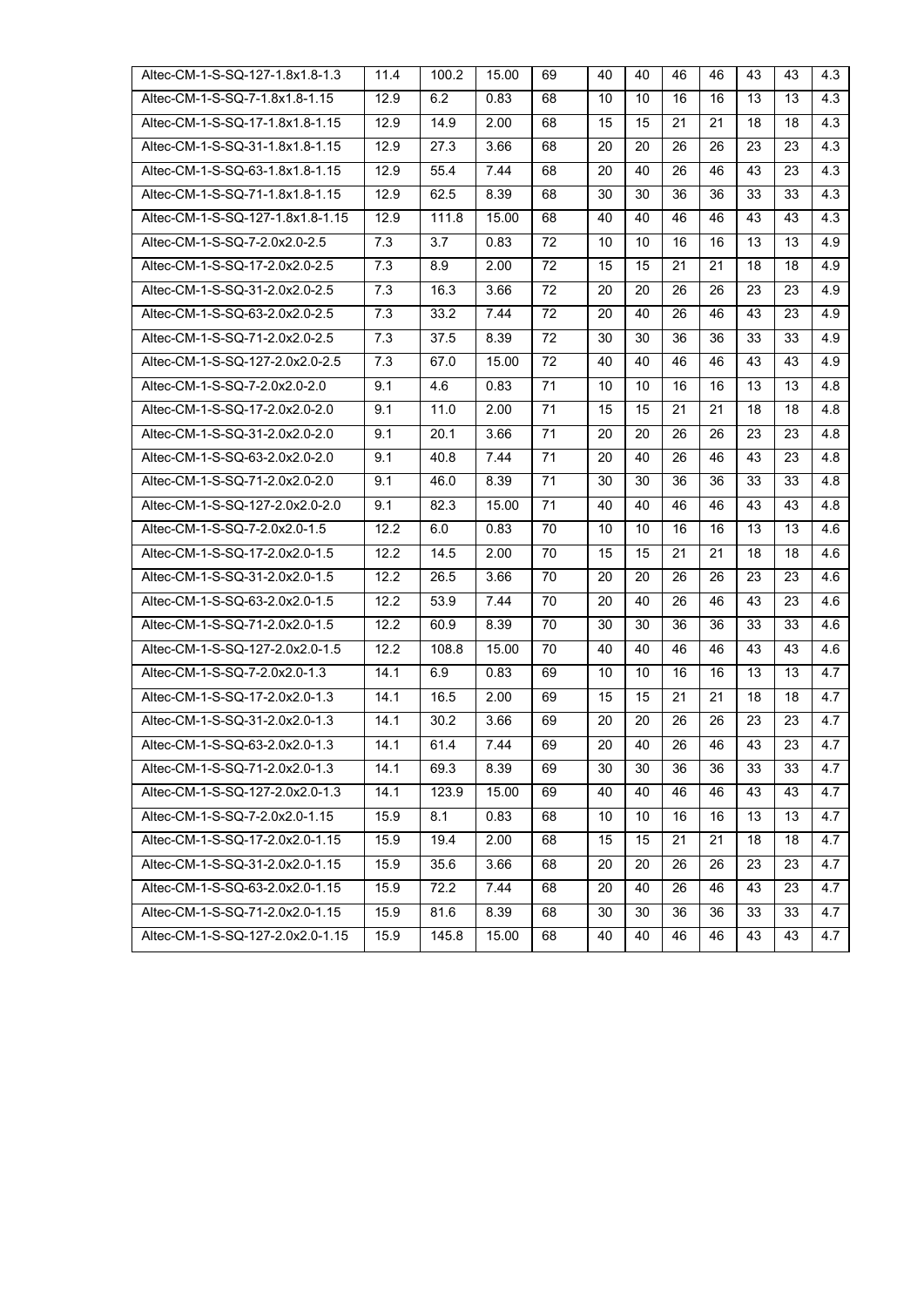• To place the order for purchasing module or get additional information, you should write full designation of the module you selected. To do this, you should fill in all the groups of the module designation:



- the number of leg couples, the cross-section of legs, the height of legs are determined from the catalogue of basic 210 modules or the catalogue of complete series of 2100 modules;
- maximum operating temperature is selected from 150 or 200  $\mathrm{^{\circ}C};$
- metallization is selected from positions М or О (М metallized external ceramic surfaces, О - absence of metallization);
- variant of module design and attachment of conductors are selected from Figs.1-9 of section "Designations of modules";
- sealing type is selected from four positions E, S, C, O (E epoxy sealant, S silicone sealant, С - encapsulated case, О - unsealed).
- The data on the reliability of modules, prices, other information is given to your request.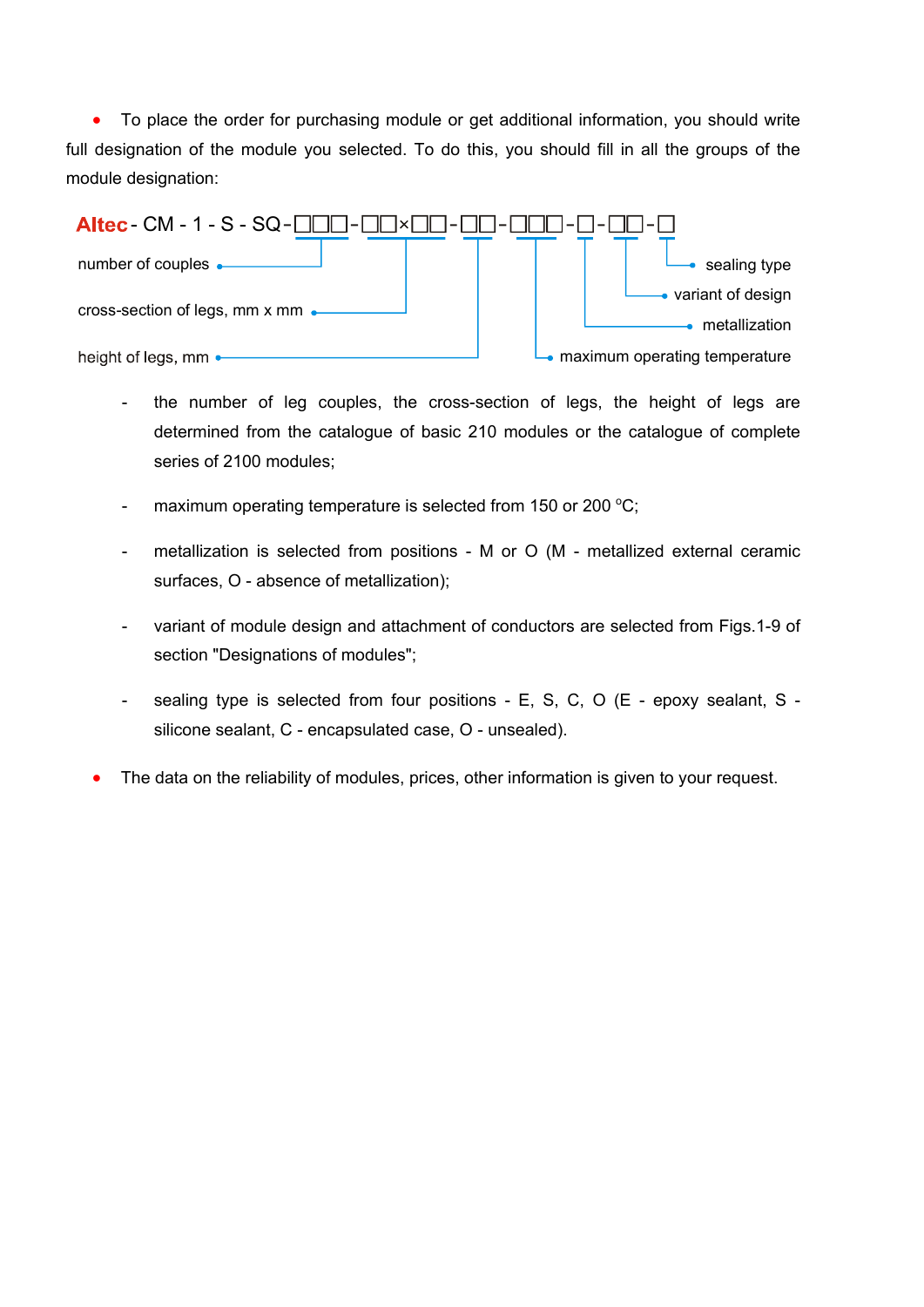## **Standard single-stage modules of improved efficiency Altec-CM-1-S-IE**

 Multi-purpose modules for creating household appliances, air-conditioners, medical instruments with improved characteristics.

 The modules utilize high-performance thermoelectric materials with increased value of thermoelectric figure of merit.

- The modules have increased temperature difference  $\Delta T_{max}$  and cooling capacity  $Q_{max}$
- The catalogue of basic 210 modules is listed in the table 2.

 Generally, the length of contact conductors in the modules is 150 mm, the length of noninsulated conductor is 10 mm. Alternative conductor lengths are available to customer's wish.

- The modules utilize ceramic plates made of  $Al_2O_3$ .
- Nickel metallization of external ceramic surfaces can be made.

|                                 |                  |                         |                           |                          |    |                |               |                 |    |    | Table 2 |
|---------------------------------|------------------|-------------------------|---------------------------|--------------------------|----|----------------|---------------|-----------------|----|----|---------|
|                                 |                  |                         | $T_h = 27$ <sup>O</sup> C |                          |    |                |               | Dimensions (mm) |    |    |         |
| Module type                     | $I_{max}$<br>(A) | $Q_{\text{max}}$<br>(W) | $U_{\rm max}$<br>(V)      | $DT_{\text{max}}$<br>(K) | A  | $\overline{B}$ | $\mathcal{C}$ | D               | E  | G  | H       |
| Altec-CM-1-S-IE-7-0.8x0.8-2.5   | 1.2              | 0.6                     | 0.85                      | 74                       | 6  | 6              | 10            | 10              | 8  | 8  | 4.4     |
| Altec-CM-1-S-IE-17-0.8x0.8-2.5  | 1.2              | 1.5                     | 2.05                      | 74                       | 9  | 9              | 13            | 13              | 11 | 11 | 4.4     |
| Altec-CM-1-S-IE-31-0.8x0.8-2.5  | 1.2              | 2.8                     | 3.76                      | 74                       | 12 | 12             | 16            | 16              | 14 | 14 | 4.4     |
| Altec-CM-1-S-IE-63-0.8x0.8-2.5  | 1.2              | 5.6                     | 7.64                      | 74                       | 12 | 24             | 16            | 28              | 26 | 14 | 4.4     |
| Altec-CM-1-S-IE-71-0.8x0.8-2.5  | 1.2              | 6.3                     | 8.61                      | $\overline{74}$          | 18 | 18             | 22            | 22              | 20 | 20 | 4.4     |
| Altec-CM-1-S-IE-127-0.8x0.8-2.5 | 1.2              | 11.3                    | 15.40                     | 74                       | 24 | 24             | 28            | 28              | 26 | 26 | 4.4     |
| Altec-CM-1-S-IE-7-0.8x0.8-2.0   | 1.5              | 0.7                     | 0.85                      | 73                       | 6  | 6              | 10            | 10              | 8  | 8  | 3.9     |
| Altec-CM-1-S-IE-17-0.8x0.8-2.0  | 1.5              | 1.9                     | 2.05                      | 73                       | 9  | 9              | 13            | 13              | 11 | 11 | 3.9     |
| Altec-CM-1-S-IE-31-0.8x0.8-2.0  | 1.5              | 3.4                     | 3.76                      | 73                       | 12 | 12             | 16            | 16              | 14 | 14 | 3.9     |
| Altec-CM-1-S-IE-63-0.8x0.8-2.0  | 1.5              | 6.9                     | 7.64                      | 73                       | 12 | 24             | 16            | 28              | 26 | 14 | 3.9     |
| Altec-CM-1-S-IE-71-0.8x0.8-2.0  | 1.5              | 7.8                     | 8.61                      | 73                       | 18 | 18             | 22            | 22              | 20 | 20 | 3.9     |
| Altec-CM-1-S-IE-127-0.8x0.8-2.0 | 1.5              | 13.9                    | 15.40                     | 73                       | 24 | 24             | 28            | 28              | 26 | 26 | 3.9     |
| Altec-CM-1-S-IE-7-0.8x0.8-1.5   | 2.0              | 1.0                     | 0.85                      | 72                       | 6  | 6              | 10            | 10              | 8  | 8  | 3.4     |
| Altec-CM-1-S-IE-17-0.8x0.8-1.5  | 2.0              | 2.5                     | 2.05                      | 72                       | 9  | 9              | 13            | 13              | 11 | 11 | 3.4     |
| Altec-CM-1-S-IE-31-0.8x0.8-1.5  | 2.0              | 4.4                     | 3.76                      | 72                       | 12 | 12             | 16            | 16              | 14 | 14 | 3.4     |
| Altec-CM-1-S-IE-63-0.8x0.8-1.5  | 2.0              | 9.1                     | 7.64                      | 72                       | 12 | 24             | 16            | 28              | 26 | 14 | 3.4     |
| Altec-CM-1-S-IE-71-0.8x0.8-1.5  | 2.0              | 10.3                    | 8.61                      | 72                       | 18 | 18             | 22            | 22              | 20 | 20 | 3.4     |
| Altec-CM-1-S-IE-127-0.8x0.8-1.5 | 2.0              | 18.3                    | 15.40                     | 72                       | 24 | 24             | 28            | 28              | 26 | 26 | 3.4     |
| Altec-CM-1-S-IE-7-0.8x0.8-1.3   | 2.3              | 1.1                     | 0.85                      | 71                       | 6  | 6              | 10            | 10              | 8  | 8  | 3.2     |
| Altec-CM-1-S-IE-17-0.8x0.8-1.3  | 2.3              | 2.8                     | 2.05                      | 71                       | 9  | 9              | 13            | 13              | 11 | 11 | 3.2     |
| Altec-CM-1-S-IE-31-0.8x0.8-1.3  | 2.3              | 5.0                     | 3.76                      | 71                       | 12 | 12             | 16            | 16              | 14 | 14 | 3.2     |
| Altec-CM-1-S-IE-63-0.8x0.8-1.3  | 2.3              | 10.3                    | 7.64                      | 71                       | 12 | 24             | 16            | 28              | 26 | 14 | 3.2     |
| Altec-CM-1-S-IE-71-0.8x0.8-1.3  | 2.3              | 11.6                    | 8.61                      | 71                       | 18 | 18             | 22            | 22              | 20 | 20 | 3.2     |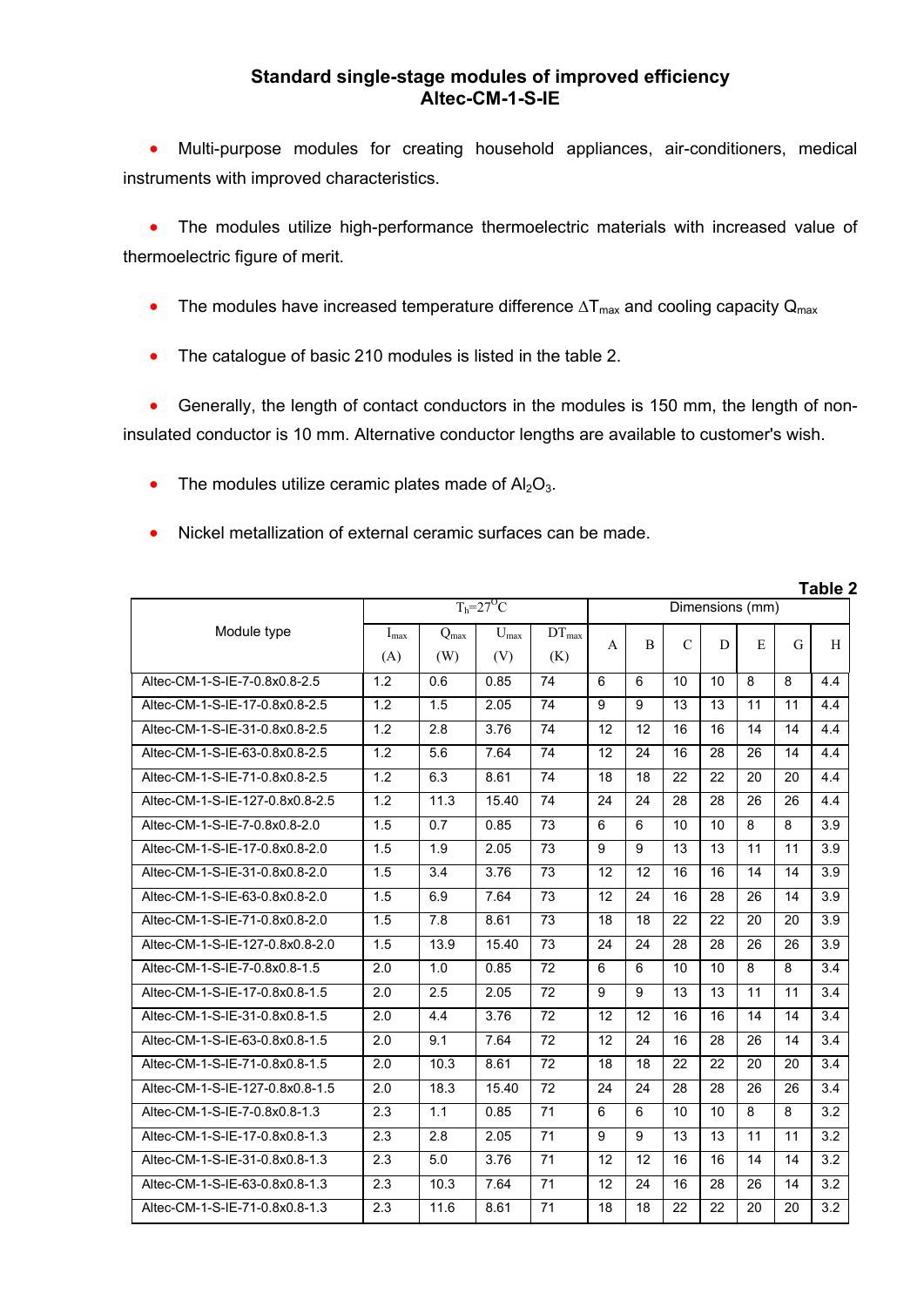| Altec-CM-1-S-IE-127-0.8x0.8-1.3  | 2.3  | 20.8 | 15.40 | 71 | 24 | 24 | 28 | 28 | 26   | 26   | 3.2        |
|----------------------------------|------|------|-------|----|----|----|----|----|------|------|------------|
| Altec-CM-1-S-IE-7-0.8x0.8-1.15   | 2.6  | 1.3  | 0.85  | 70 | 6  | 6  | 10 | 10 | 8    | 8    | 3.1        |
| Altec-CM-1-S-IE-17-0.8x0.8-1.15  | 2.6  | 3.1  | 2.05  | 70 | 9  | 9  | 13 | 13 | 11   | 11   | 3.1        |
| Altec-CM-1-S-IE-31-0.8x0.8-1.15  | 2.6  | 5.7  | 3.76  | 70 | 12 | 12 | 16 | 16 | 14   | 14   | 3.1        |
| Altec-CM-1-S-IE-63-0.8x0.8-1.15  | 2.6  | 11.5 | 7.64  | 70 | 12 | 24 | 16 | 28 | 26   | 14   | 3.1        |
| Altec-CM-1-S-IE-71-0.8x0.8-1.15  | 2.6  | 13.0 | 8.61  | 70 | 18 | 18 | 22 | 22 | 20   | 20   | 3.1        |
| Altec-CM-1-S-IE-127-0.8x0.8-1.15 | 2.6  | 23.2 | 15.40 | 70 | 24 | 24 | 28 | 28 | 26   | 26   | 3.1        |
| Altec-CM-1-S-IE-7-1.0x1.0-2.5    | 1.8  | 0.9  | 0.85  | 74 | 8  | 8  | 13 | 13 | 10.5 | 10.5 | 4.5        |
| Altec-CM-1-S-IE-17-1.0x1.0-2.5   | 1.8  | 2.3  | 2.05  | 74 | 12 | 12 | 17 | 17 | 14.5 | 14.5 | 4.5        |
| Altec-CM-1-S-IE-31-1.0x1.0-2.5   | 1.8  | 4.1  | 3.76  | 74 | 15 | 15 | 20 | 20 | 17.5 | 17.5 | 4.5        |
| Altec-CM-1-S-IE-63-1.0x1.0-2.5   | 1.8  | 8.4  | 7.64  | 74 | 15 | 30 | 20 | 35 | 32.5 | 17.5 | 4.5        |
| Altec-CM-1-S-IE-71-1.0x1.0-2.5   | 1.8  | 9.5  | 8.61  | 74 | 23 | 23 | 28 | 28 | 25.5 | 25.5 | 4.5        |
| Altec-CM-1-S-IE-127-1.0x1.0-2.5  | 1.8  | 17.0 | 15.40 | 74 | 30 | 30 | 35 | 35 | 32.5 | 32.5 | 4.5        |
| Altec-CM-1-S-IE-7-1.0x1.0-2.0    | 2.25 | 1.1  | 0.85  | 73 | 8  | 8  | 13 | 13 | 10.5 | 10.5 | 4.0        |
| Altec-CM-1-S-IE-17-1.0x1.0-2.0   | 2.25 | 2.8  | 2.05  | 73 | 12 | 12 | 17 | 17 | 14.5 | 14.5 | 4.0        |
| Altec-CM-1-S-IE-31-1.0x1.0-2.0   | 2.25 | 5.1  | 3.76  | 73 | 15 | 15 | 20 | 20 | 17.5 | 17.5 | 4.0        |
| Altec-CM-1-S-IE-63-1.0x1.0-2.0   | 2.25 | 10.4 | 7.64  | 73 | 15 | 30 | 20 | 35 | 32.5 | 17.5 | 4.0        |
| Altec-CM-1-S-IE-71-1.0x1.0-2.0   | 2.25 | 11.7 | 8.61  | 73 | 23 | 23 | 28 | 28 | 25.5 | 25.5 | 4.0        |
| Altec-CM-1-S-IE-127-1.0x1.0-2.0  | 2.25 | 21.0 | 15.40 | 73 | 30 | 30 | 35 | 35 | 32.5 | 32.5 | 4.0        |
| Altec-CM-1-S-IE-7-1.0x1.0-1.5    | 3.0  | 1.5  | 0.85  | 72 | 8  | 8  | 13 | 13 | 10.5 | 10.5 | 3.5        |
| Altec-CM-1-S-IE-17-1.0x1.0-1.5   | 3.0  | 3.7  | 2.05  | 72 | 12 | 12 | 17 | 17 | 14.5 | 14.5 | 3.5        |
| Altec-CM-1-S-IE-31-1.0x1.0-1.5   | 3.0  | 6.7  | 3.76  | 72 | 15 | 15 | 20 | 20 | 17.5 | 17.5 | 3.5        |
| Altec-CM-1-S-IE-63-1.0x1.0-1.5   | 3.0  | 13.7 | 7.64  | 72 | 15 | 30 | 20 | 35 | 32.5 | 17.5 | 3.5        |
| Altec-CM-1-S-IE-71-1.0x1.0-1.5   | 3.0  | 15.4 | 8.61  | 72 | 23 | 23 | 28 | 28 | 25.5 | 25.5 | 3.5        |
| Altec-CM-1-S-IE-127-1.0x1.0-1.5  | 3.0  | 27.6 | 15.40 | 72 | 30 | 30 | 35 | 35 | 32.5 | 32.5 | 3.5        |
| Altec-CM-1-S-IE-7-1.0x1.0-1.3    | 3.5  | 1.7  | 0.85  | 71 | 8  | 8  | 13 | 13 | 10.5 | 10.5 | 3.3        |
| Altec-CM-1-S-IE-17-1.0x1.0-1.3   | 3.5  | 4.2  | 2.05  | 71 | 12 | 12 | 17 | 17 | 14.5 | 14.5 | 3.3        |
| Altec-CM-1-S-IE-31-1.0x1.0-1.3   | 3.5  | 7.7  | 3.76  | 71 | 15 | 15 | 20 | 20 | 17.5 | 17.5 | 3.3        |
| Altec-CM-1-S-IE-63-1.0x1.0-1.3   | 3.5  | 15.7 | 7.64  | 71 | 15 | 30 | 20 | 35 | 32.5 | 17.5 | 3.3        |
| Altec-CM-1-S-IE-71-1.0x1.0-1.3   | 3.5  | 17.7 | 8.61  | 71 | 23 | 23 | 28 | 28 | 25.5 |      | $25.5$ 3.3 |
| Altec-CM-1-S-IE-127-1.0x1.0-1.3  | 3.5  | 31.7 | 15.40 | 71 | 30 | 30 | 35 | 35 | 32.5 | 32.5 | 3.3        |
| Altec-CM-1-S-IE-7-1.0x1.0-1.15   | 3.9  | 2.0  | 0.85  | 70 | 8  | 8  | 13 | 13 | 10.5 | 10.5 | 3.2        |
| Altec-CM-1-S-IE-17-1.0x1.0-1.15  | 3.9  | 4.6  | 2.05  | 70 | 12 | 12 | 17 | 17 | 14.5 | 14.5 | 3.2        |
| Altec-CM-1-S-IE-31-1.0x1.0-1.15  | 3.9  | 8.4  | 3.76  | 70 | 15 | 15 | 20 | 20 | 17.5 | 17.5 | 3.2        |
| Altec-CM-1-S-IE-63-1.0x1.0-1.15  | 3.9  | 17.3 | 7.64  | 70 | 15 | 30 | 20 | 35 | 32.5 | 17.5 | 3.2        |
| Altec-CM-1-S-IE-71-1.0x1.0-1.15  | 3.9  | 19.4 | 8.61  | 70 | 23 | 23 | 28 | 28 | 25.5 | 25.5 | 3.2        |
| Altec-CM-1-S-IE-127-1.0x1.0-1.15 | 3.9  | 34.8 | 15.40 | 70 | 30 | 30 | 35 | 35 | 32.5 | 32.5 | 3.2        |
| Altec-CM-1-S-IE-7-1.2x1.2-2.5    | 2.6  | 1.3  | 0.85  | 74 | 8  | 8  | 13 | 13 | 10.5 | 10.5 | 4.9        |
| Altec-CM-1-S-IE-17-1.2x1.2-2.5   | 2.6  | 3.3  | 2.05  | 74 | 12 | 12 | 17 | 17 | 14.5 | 14.5 | 4.9        |
| Altec-CM-1-S-IE-31-1.2x1.2-2.5   | 2.6  | 6.0  | 3.76  | 74 | 15 | 15 | 20 | 20 | 17.5 | 17.5 | 4.9        |
| Altec-CM-1-S-IE-63-1.2x1.2-2.5   | 2.6  | 12.1 | 7.64  | 74 | 15 | 30 | 20 | 35 | 32.5 | 17.5 | 4.9        |
| Altec-CM-1-S-IE-71-1.2x1.2-2.5   | 2.6  | 13.7 | 8.61  | 74 | 23 | 23 | 28 | 28 | 25.5 | 25.5 | 4.9        |
| Altec-CM-1-S-IE-127-1.2x1.2-2.5  | 2.6  | 24.5 | 15.40 | 74 | 30 | 30 | 35 | 35 | 32.5 | 32.5 | 4.9        |
| Altec-CM-1-S-IE-7-1.2x1.2-2.0    | 3.3  | 1.6  | 0.85  | 73 | 8  | 8  | 13 | 13 | 10.5 | 10.5 | 4.4        |
| Altec-CM-1-S-IE-17-1.2x1.2-2.0   | 3.3  | 4.1  | 2.05  | 73 | 12 | 12 | 17 | 17 | 14.5 | 14.5 | 4.4        |
| Altec-CM-1-S-IE-31-1.2x1.2-2.0   | 3.3  | 7.3  | 3.76  | 73 | 15 | 15 | 20 | 20 | 17.5 | 17.5 | 4.4        |
| Altec-CM-1-S-IE-63-1.2x1.2-2.0   | 3.3  | 15.2 | 7.64  | 73 | 15 | 30 | 20 | 35 | 32.5 | 17.5 | 4.4        |
| Altec-CM-1-S-IE-71-1.2x1.2-2.0   | 3.3  | 17.2 | 8.61  | 73 | 23 | 23 | 28 | 28 | 25.5 |      | $25.5$ 4.4 |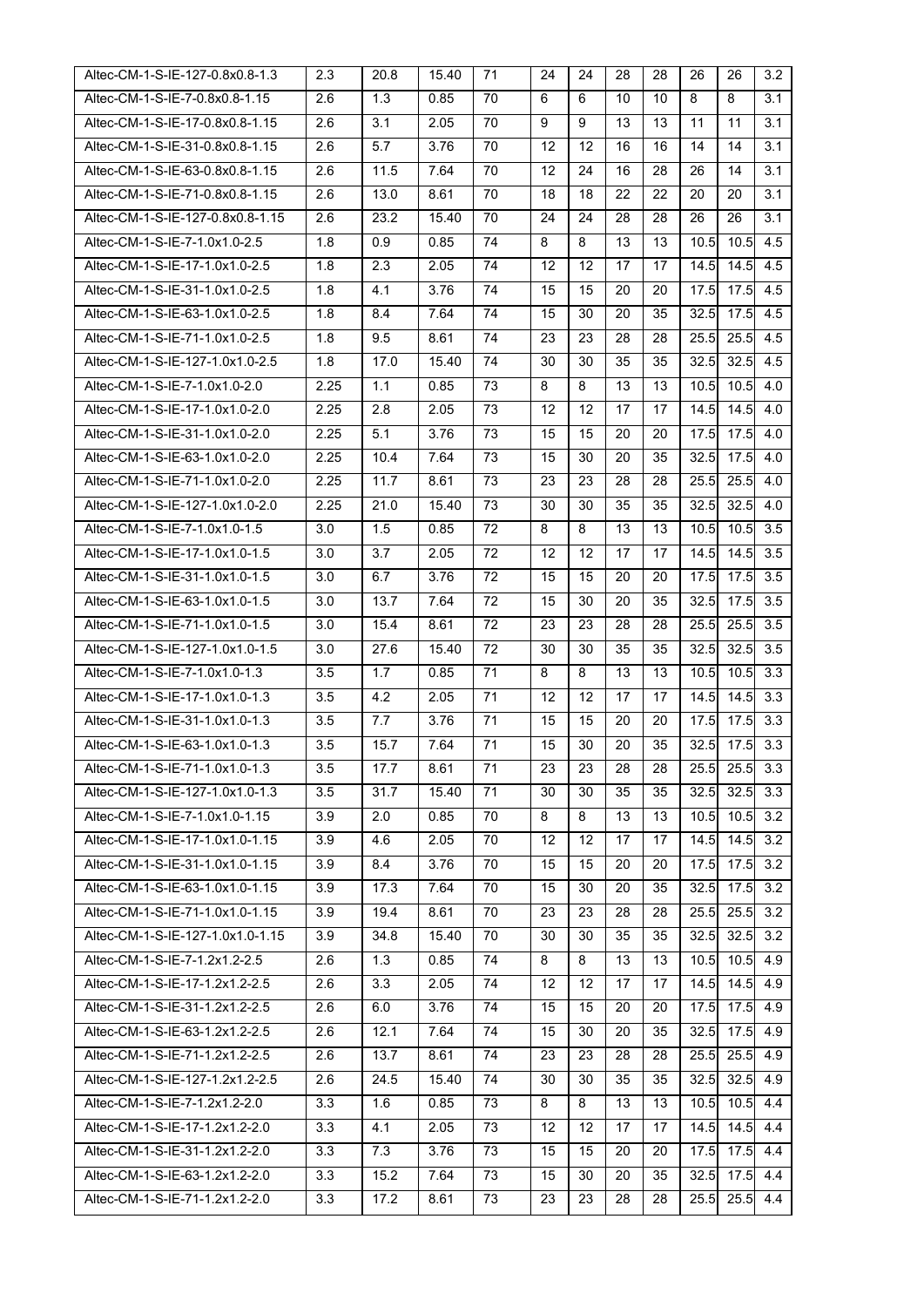| Altec-CM-1-S-IE-127-1.2x1.2-2.0  | 3.3 | 30.7 | 15.40 | 73 | 30 | 30 | 35 | 35 | 32.5 | 32.5 | 4.4 |
|----------------------------------|-----|------|-------|----|----|----|----|----|------|------|-----|
| Altec-CM-1-S-IE-7-1.2x1.2-1.5    | 4.4 | 2.3  | 0.85  | 72 | 8  | 8  | 13 | 13 | 10.5 | 10.5 | 3.9 |
| Altec-CM-1-S-IE-17-1.2x1.2-1.5   | 4.4 | 5.4  | 2.05  | 72 | 12 | 12 | 17 | 17 | 14.5 | 14.5 | 3.9 |
| Altec-CM-1-S-IE-31-1.2x1.2-1.5   | 4.4 | 9.9  | 3.76  | 72 | 15 | 15 | 20 | 20 | 17.5 | 17.5 | 3.9 |
| Altec-CM-1-S-IE-63-1.2x1.2-1.5   | 4.4 | 20.0 | 7.64  | 72 | 15 | 30 | 20 | 35 | 32.5 | 17.5 | 3.9 |
| Altec-CM-1-S-IE-71-1.2x1.2-1.5   | 4.4 | 22.5 | 8.61  | 72 | 23 | 23 | 28 | 28 | 25.5 | 25.5 | 3.9 |
| Altec-CM-1-S-IE-127-1.2x1.2-1.5  | 4.4 | 40.3 | 15.40 | 72 | 30 | 30 | 35 | 35 | 32.5 | 32.5 | 3.9 |
| Altec-CM-1-S-IE-7-1.2x1.2-1.3    | 5.1 | 2.6  | 0.85  | 71 | 8  | 8  | 13 | 13 | 10.5 | 10.5 | 3.7 |
| Altec-CM-1-S-IE-17-1.2x1.2-1.3   | 5.1 | 6.2  | 2.05  | 71 | 12 | 12 | 17 | 17 | 14.5 | 14.5 | 3.7 |
| Altec-CM-1-S-IE-31-1.2x1.2-1.3   | 5.1 | 11.2 | 3.76  | 71 | 15 | 15 | 20 | 20 | 17.5 | 17.5 | 3.7 |
| Altec-CM-1-S-IE-63-1.2x1.2-1.3   | 5.1 | 22.8 | 7.64  | 71 | 15 | 30 | 20 | 35 | 32.5 | 17.5 | 3.7 |
| Altec-CM-1-S-IE-71-1.2x1.2-1.3   | 5.1 | 25.8 | 8.61  | 71 | 23 | 23 | 28 | 28 | 25.5 | 25.5 | 3.7 |
| Altec-CM-1-S-IE-127-1.2x1.2-1.3  | 5.1 | 46.1 | 15.40 | 71 | 30 | 30 | 35 | 35 | 32.5 | 32.5 | 3.7 |
| Altec-CM-1-S-IE-7-1.2x1.2-1.15   | 5.7 | 2.8  | 0.85  | 70 | 8  | 8  | 13 | 13 | 10.5 | 10.5 | 3.5 |
| Altec-CM-1-S-IE-17-1.2x1.2-1.15  | 5.7 | 6.8  | 2.05  | 70 | 12 | 12 | 17 | 17 | 14.5 | 14.5 | 3.5 |
| Altec-CM-1-S-IE-31-1.2x1.2-1.15  | 5.7 | 12.3 | 3.76  | 70 | 15 | 15 | 20 | 20 | 17.5 | 17.5 | 3.5 |
| Altec-CM-1-S-IE-63-1.2x1.2-1.15  | 5.7 | 25.2 | 7.64  | 70 | 15 | 30 | 20 | 35 | 32.5 | 17.5 | 3.5 |
| Altec-CM-1-S-IE-71-1.2x1.2-1.15  | 5.7 | 28.4 | 8.61  | 70 | 23 | 23 | 28 | 28 | 25.5 | 25.5 | 3.5 |
| Altec-CM-1-S-IE-127-1.2x1.2-1.15 | 5.7 | 50.7 | 15.40 | 70 | 30 | 30 | 35 | 35 | 32.5 | 32.5 | 3.5 |
| Altec-CM-1-S-IE-7-1.4x1.4-2.5    | 3.6 | 1.9  | 0.85  | 74 | 10 | 10 | 16 | 16 | 13   | 13   | 4.9 |
| Altec-CM-1-S-IE-17-1.4x1.4-2.5   | 3.6 | 4.5  | 2.05  | 74 | 15 | 15 | 21 | 21 | 18   | 18   | 4.9 |
| Altec-CM-1-S-IE-31-1.4x1.4-2.5   | 3.6 | 8.3  | 3.76  | 74 | 20 | 20 | 26 | 26 | 23   | 23   | 4.9 |
| Altec-CM-1-S-IE-63-1.4x1.4-2.5   | 3.6 | 16.9 | 7.64  | 74 | 20 | 40 | 26 | 46 | 43   | 23   | 4.9 |
| Altec-CM-1-S-IE-71-1.4x1.4-2.5   | 3.6 | 19.0 | 8.61  | 74 | 30 | 30 | 36 | 36 | 33   | 33   | 4.9 |
| Altec-CM-1-S-IE-127-1.4x1.4-2.5  | 3.6 | 34.0 | 15.40 | 74 | 40 | 40 | 46 | 46 | 43   | 43   | 4.9 |
| Altec-CM-1-S-IE-7-1.4x1.4-2.0    | 4.5 | 2.4  | 0.85  | 73 | 10 | 10 | 16 | 16 | 13   | 13   | 4.4 |
| Altec-CM-1-S-IE-17-1.4x1.4-2.0   | 4.5 | 5.6  | 2.05  | 73 | 15 | 15 | 21 | 21 | 18   | 18   | 4.4 |
| Altec-CM-1-S-IE-31-1.4x1.4-2.0   | 4.5 | 10.2 | 3.76  | 73 | 20 | 20 | 26 | 26 | 23   | 23   | 4.4 |
| Altec-CM-1-S-IE-63-1.4x1.4-2.0   | 4.5 | 20.8 | 7.64  | 73 | 20 | 40 | 26 | 46 | 43   | 23   | 4.4 |
| Altec-CM-1-S-IE-71-1.4x1.4-2.0   | 4.5 | 23.5 | 8.61  | 73 | 30 | 30 | 36 | 36 | 33   | 33   | 4.4 |
| Altec-CM-1-S-IE-127-1.4x1.4-2.0  | 4.5 | 41.9 | 15.40 | 73 | 40 | 40 | 46 | 46 | 43   | 43   | 4.4 |
| Altec-CM-1-S-IE-7-1.4x1.4-1.5    | 6.0 | 3.1  | 0.85  | 72 | 10 | 10 | 16 | 16 | 13   | 13   | 3.9 |
| Altec-CM-1-S-IE-17-1.4x1.4-1.5   | 6.0 | 7.3  | 2.05  | 72 | 15 | 15 | 21 | 21 | 18   | 18   | 3.9 |
| Altec-CM-1-S-IE-31-1.4x1.4-1.5   | 6.0 | 13.4 | 3.76  | 72 | 20 | 20 | 26 | 26 | 23   | 23   | 3.9 |
| Altec-CM-1-S-IE-63-1.4x1.4-1.5   | 6.0 | 27.3 | 7.64  | 72 | 20 | 40 | 26 | 46 | 43   | 23   | 3.9 |
| Altec-CM-1-S-IE-71-1.4x1.4-1.5   | 6.0 | 30.8 | 8.61  | 72 | 30 | 30 | 36 | 36 | 33   | 33   | 3.9 |
| Altec-CM-1-S-IE-127-1.4x1.4-1.5  | 6.0 | 55.1 | 15.40 | 72 | 40 | 40 | 46 | 46 | 43   | 43   | 3.9 |
| Altec-CM-1-S-IE-7-1.4x1.4-1.3    | 6.9 | 3.5  | 0.85  | 71 | 10 | 10 | 16 | 16 | 13   | 13   | 3.7 |
| Altec-CM-1-S-IE-17-1.4x1.4-1.3   | 6.9 | 8.3  | 2.05  | 71 | 15 | 15 | 21 | 21 | 18   | 18   | 3.7 |
| Altec-CM-1-S-IE-31-1.4x1.4-1.3   | 6.9 | 15.2 | 3.76  | 71 | 20 | 20 | 26 | 26 | 23   | 23   | 3.7 |
| Altec-CM-1-S-IE-63-1.4x1.4-1.3   | 6.9 | 30.9 | 7.64  | 71 | 20 | 40 | 26 | 46 | 43   | 23   | 3.7 |
| Altec-CM-1-S-IE-71-1.4x1.4-1.3   | 6.9 | 34.9 | 8.61  | 71 | 30 | 30 | 36 | 36 | 33   | 33   | 3.7 |
| Altec-CM-1-S-IE-127-1.4x1.4-1.3  | 6.9 | 62.4 | 15.40 | 71 | 40 | 40 | 46 | 46 | 43   | 43   | 3.7 |
| Altec-CM-1-S-IE-7-1.4x1.4-1.15   | 7.8 | 3.8  | 0.85  | 70 | 10 | 10 | 16 | 16 | 13   | 13   | 3.5 |
| Altec-CM-1-S-IE-17-1.4x1.4-1.15  | 7.8 | 9.3  | 2.05  | 70 | 15 | 15 | 21 | 21 | 18   | 18   | 3.5 |
| Altec-CM-1-S-IE-31-1.4x1.4-1.15  | 7.8 | 17.0 | 3.76  | 70 | 20 | 20 | 26 | 26 | 23   | 23   | 3.5 |
| Altec-CM-1-S-IE-63-1.4x1.4-1.15  | 7.8 | 34.5 | 7.64  | 70 | 20 | 40 | 26 | 46 | 43   | 23   | 3.5 |
| Altec-CM-1-S-IE-71-1.4x1.4-1.15  | 7.8 | 38.9 | 8.61  | 70 | 30 | 30 | 36 | 36 | 33   | 33   | 3.5 |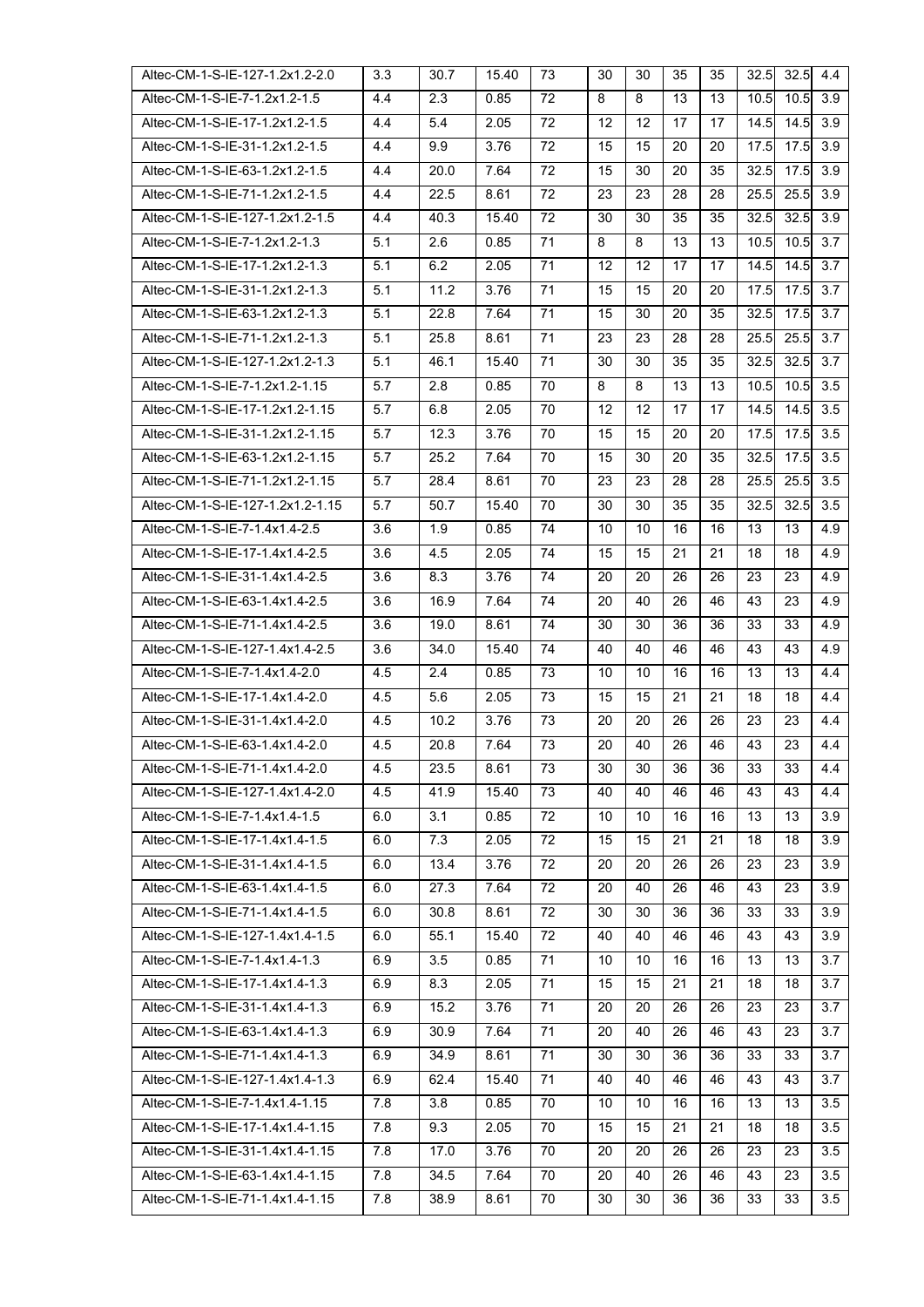| Altec-CM-1-S-IE-127-1.4x1.4-1.15 | 7.8  | 69.6 | 15.40 | 70 | 40 | 40 | 46 | 46 | 43 | 43 | 3.5 |
|----------------------------------|------|------|-------|----|----|----|----|----|----|----|-----|
| Altec-CM-1-S-IE-7-1.6x1.6-2.5    | 4.7  | 2.5  | 0.85  | 74 | 10 | 10 | 16 | 16 | 13 | 13 | 4.9 |
| Altec-CM-1-S-IE-17-1.6x1.6-2.5   | 4.7  | 5.9  | 2.05  | 74 | 15 | 15 | 21 | 21 | 18 | 18 | 4.9 |
| Altec-CM-1-S-IE-31-1.6x1.6-2.5   | 4.7  | 10.8 | 3.76  | 74 | 20 | 20 | 26 | 26 | 23 | 23 | 4.9 |
| Altec-CM-1-S-IE-63-1.6x1.6-2.5   | 4.7  | 22.0 | 7.64  | 74 | 20 | 40 | 26 | 46 | 43 | 23 | 4.9 |
| Altec-CM-1-S-IE-71-1.6x1.6-2.5   | 4.7  | 24.8 | 8.61  | 74 | 30 | 30 | 36 | 36 | 33 | 33 | 4.9 |
| Altec-CM-1-S-IE-127-1.6x1.6-2.5  | 4.7  | 44.3 | 15.40 | 74 | 40 | 40 | 46 | 46 | 43 | 43 | 4.9 |
| Altec-CM-1-S-IE-7-1.6x1.6-2.0    | 5.9  | 3.1  | 0.85  | 73 | 10 | 10 | 16 | 16 | 13 | 13 | 4.4 |
| Altec-CM-1-S-IE-17-1.6x1.6-2.0   | 5.9  | 7.3  | 2.05  | 73 | 15 | 15 | 21 | 21 | 18 | 18 | 4.4 |
| Altec-CM-1-S-IE-31-1.6x1.6-2.0   | 5.9  | 13.4 | 3.76  | 73 | 20 | 20 | 26 | 26 | 23 | 23 | 4.4 |
| Altec-CM-1-S-IE-63-1.6x1.6-2.0   | 5.9  | 27.3 | 7.64  | 73 | 20 | 40 | 26 | 46 | 43 | 23 | 4.4 |
| Altec-CM-1-S-IE-71-1.6x1.6-2.0   | 5.9  | 30.8 | 8.61  | 73 | 30 | 30 | 36 | 36 | 33 | 33 | 4.4 |
| Altec-CM-1-S-IE-127-1.6x1.6-2.0  | 5.9  | 54.9 | 15.40 | 73 | 40 | 40 | 46 | 46 | 43 | 43 | 4.4 |
| Altec-CM-1-S-IE-7-1.6x1.6-1.5    | 7.8  | 4.0  | 0.85  | 72 | 10 | 10 | 16 | 16 | 13 | 13 | 3.9 |
| Altec-CM-1-S-IE-17-1.6x1.6-1.5   | 7.8  | 9.6  | 2.05  | 72 | 15 | 15 | 21 | 21 | 18 | 18 | 3.9 |
| Altec-CM-1-S-IE-31-1.6x1.6-1.5   | 7.8  | 17.5 | 3.76  | 72 | 20 | 20 | 26 | 26 | 23 | 23 | 3.9 |
| Altec-CM-1-S-IE-63-1.6x1.6-1.5   | 7.8  | 35.5 | 7.64  | 72 | 20 | 40 | 26 | 46 | 43 | 23 | 3.9 |
| Altec-CM-1-S-IE-71-1.6x1.6-1.5   | 7.8  | 40.0 | 8.61  | 72 | 30 | 30 | 36 | 36 | 33 | 33 | 3.9 |
| Altec-CM-1-S-IE-127-1.6x1.6-1.5  | 7.8  | 71.6 | 15.40 | 72 | 40 | 40 | 46 | 46 | 43 | 43 | 3.9 |
| Altec-CM-1-S-IE-7-1.6x1.6-1.3    | 9.0  | 4.5  | 0.85  | 71 | 10 | 10 | 16 | 16 | 13 | 13 | 4.1 |
| Altec-CM-1-S-IE-17-1.6x1.6-1.3   | 9.0  | 10.9 | 2.05  | 71 | 15 | 15 | 21 | 21 | 18 | 18 | 4.1 |
| Altec-CM-1-S-IE-31-1.6x1.6-1.3   | 9.0  | 19.9 | 3.76  | 71 | 20 | 20 | 26 | 26 | 23 | 23 | 4.1 |
| Altec-CM-1-S-IE-63-1.6x1.6-1.3   | 9.0  | 40.3 | 7.64  | 71 | 20 | 40 | 26 | 46 | 43 | 23 | 4.1 |
| Altec-CM-1-S-IE-71-1.6x1.6-1.3   | 9.0  | 45.6 | 8.61  | 71 | 30 | 30 | 36 | 36 | 33 | 33 | 4.1 |
| Altec-CM-1-S-IE-127-1.6x1.6-1.3  | 9.0  | 81.5 | 15.40 | 71 | 40 | 40 | 46 | 46 | 43 | 43 | 4.1 |
| Altec-CM-1-S-IE-7-1.6x1.6-1.15   | 10.2 | 5.2  | 0.85  | 70 | 10 | 10 | 16 | 16 | 13 | 13 | 4.9 |
| Altec-CM-1-S-IE-17-1.6x1.6-1.15  | 10.2 | 12.5 | 2.05  | 70 | 15 | 15 | 21 | 21 | 18 | 18 | 4.9 |
| Altec-CM-1-S-IE-31-1.6x1.6-1.15  | 10.2 | 22.7 | 3.76  | 70 | 20 | 20 | 26 | 26 | 23 | 23 | 4.9 |
| Altec-CM-1-S-IE-63-1.6x1.6-1.15  | 10.2 | 46.4 | 7.64  | 70 | 20 | 40 | 26 | 46 | 43 | 23 | 4.9 |
| Altec-CM-1-S-IE-71-1.6x1.6-1.15  | 10.2 | 52.4 | 8.61  | 70 | 30 | 30 | 36 | 36 | 33 | 33 | 4.9 |
| Altec-CM-1-S-IE-127-1.6x1.6-1.15 | 10.2 | 93.7 | 15.40 | 70 | 40 | 40 | 46 | 46 | 43 | 43 | 4.9 |
| Altec-CM-1-S-IE-7-1.8x1.8-2.5    | 5.9  | 3.1  | 0.85  | 74 | 10 | 10 | 16 | 16 | 13 | 13 | 4.9 |
| Altec-CM-1-S-IE-17-1.8x1.8-2.5   | 5.9  | 7.4  | 2.05  | 74 | 15 | 15 | 21 | 21 | 18 | 18 | 4.9 |
| Altec-CM-1-S-IE-31-1.8x1.8-2.5   | 5.9  | 13.6 | 3.76  | 74 | 20 | 20 | 26 | 26 | 23 | 23 | 4.9 |
| Altec-CM-1-S-IE-63-1.8x1.8-2.5   | 5.9  | 27.6 | 7.64  | 74 | 20 | 40 | 26 | 46 | 43 | 23 | 4.9 |
| Altec-CM-1-S-IE-71-1.8x1.8-2.5   | 5.9  | 31.2 | 8.61  | 74 | 30 | 30 | 36 | 36 | 33 | 33 | 4.9 |
| Altec-CM-1-S-IE-127-1.8x1.8-2.5  | 5.9  | 55.7 | 15.40 | 74 | 40 | 40 | 46 | 46 | 43 | 43 | 4.9 |
| Altec-CM-1-S-IE-7-1.8x1.8-2.0    | 7.4  | 3.8  | 0.85  | 73 | 10 | 10 | 16 | 16 | 13 | 13 | 4.4 |
| Altec-CM-1-S-IE-17-1.8x1.8-2.0   | 7.4  | 9.2  | 2.05  | 73 | 15 | 15 | 21 | 21 | 18 | 18 | 4.4 |
| Altec-CM-1-S-IE-31-1.8x1.8-2.0   | 7.4  | 16.8 | 3.76  | 73 | 20 | 20 | 26 | 26 | 23 | 23 | 4.4 |
| Altec-CM-1-S-IE-63-1.8x1.8-2.0   | 7.4  | 34.1 | 7.64  | 73 | 20 | 40 | 26 | 46 | 43 | 23 | 4.4 |
| Altec-CM-1-S-IE-71-1.8x1.8-2.0   | 7.4  | 38.5 | 8.61  | 73 | 30 | 30 | 36 | 36 | 33 | 33 | 4.4 |
| Altec-CM-1-S-IE-127-1.8x1.8-2.0  | 7.4  | 68.8 | 15.40 | 73 | 40 | 40 | 46 | 46 | 43 | 43 | 4.4 |
| Altec-CM-1-S-IE-7-1.8x1.8-1.5    | 9.9  | 5.0  | 0.85  | 72 | 10 | 10 | 16 | 16 | 13 | 13 | 4.3 |
| Altec-CM-1-S-IE-17-1.8x1.8-1.5   | 9.9  | 12.1 | 2.05  | 72 | 15 | 15 | 21 | 21 | 18 | 18 | 4.3 |
| Altec-CM-1-S-IE-31-1.8x1.8-1.5   | 9.9  | 22.1 | 3.76  | 72 | 20 | 20 | 26 | 26 | 23 | 23 | 4.3 |
| Altec-CM-1-S-IE-63-1.8x1.8-1.5   | 9.9  | 45.0 | 7.64  | 72 | 20 | 40 | 26 | 46 | 43 | 23 | 4.3 |
| Altec-CM-1-S-IE-71-1.8x1.8-1.5   | 9.9  | 50.8 | 8.61  | 72 | 30 | 30 | 36 | 36 | 33 | 33 | 4.3 |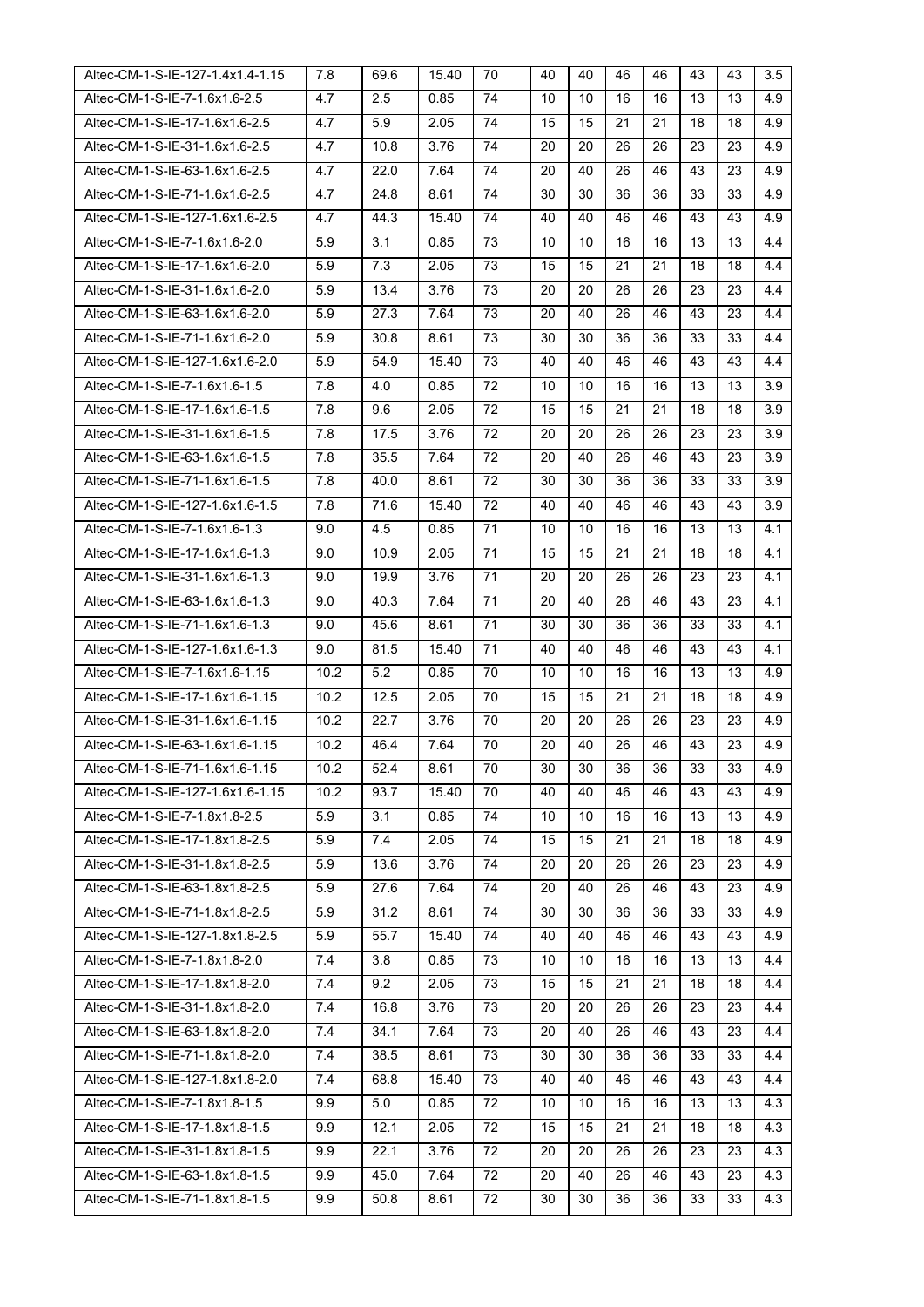| Altec-CM-1-S-IE-127-1.8x1.8-1.5  | 9.9  | 90.9  | 15.40 | 72              | 40 | 40 | 46              | 46 | 43 | 43 | 4.3 |
|----------------------------------|------|-------|-------|-----------------|----|----|-----------------|----|----|----|-----|
| Altec-CM-1-S-IE-7-1.8x1.8-1.3    | 11.4 | 5.7   | 0.85  | 71              | 10 | 10 | 16              | 16 | 13 | 13 | 4.3 |
| Altec-CM-1-S-IE-17-1.8x1.8-1.3   | 11.4 | 13.8  | 2.05  | 71              | 15 | 15 | 21              | 21 | 18 | 18 | 4.3 |
| Altec-CM-1-S-IE-31-1.8x1.8-1.3   | 11.4 | 25.1  | 3.76  | 71              | 20 | 20 | 26              | 26 | 23 | 23 | 4.3 |
| Altec-CM-1-S-IE-63-1.8x1.8-1.3   | 11.4 | 51.0  | 7.64  | 71              | 20 | 40 | 26              | 46 | 43 | 23 | 4.3 |
| Altec-CM-1-S-IE-71-1.8x1.8-1.3   | 11.4 | 57.6  | 8.61  | 71              | 30 | 30 | 36              | 36 | 33 | 33 | 4.3 |
| Altec-CM-1-S-IE-127-1.8x1.8-1.3  | 11.4 | 103.1 | 15.40 | 71              | 40 | 40 | 46              | 46 | 43 | 43 | 4.3 |
| Altec-CM-1-S-IE-7-1.8x1.8-1.15   | 12.9 | 6.4   | 0.85  | 70              | 10 | 10 | 16              | 16 | 13 | 13 | 4.3 |
| Altec-CM-1-S-IE-17-1.8x1.8-1.15  | 12.9 | 15.3  | 2.05  | 70              | 15 | 15 | 21              | 21 | 18 | 18 | 4.3 |
| Altec-CM-1-S-IE-31-1.8x1.8-1.15  | 12.9 | 28.1  | 3.76  | 70              | 20 | 20 | 26              | 26 | 23 | 23 | 4.3 |
| Altec-CM-1-S-IE-63-1.8x1.8-1.15  | 12.9 | 57.0  | 7.64  | 70              | 20 | 40 | 26              | 46 | 43 | 23 | 4.3 |
| Altec-CM-1-S-IE-71-1.8x1.8-1.15  | 12.9 | 64.3  | 8.61  | 70              | 30 | 30 | 36              | 36 | 33 | 33 | 4.3 |
| Altec-CM-1-S-IE-127-1.8x1.8-1.15 | 12.9 | 115.0 | 15.40 | 70              | 40 | 40 | 46              | 46 | 43 | 43 | 4.3 |
| Altec-CM-1-S-IE-7-2.0x2.0-2.5    | 7.3  | 3.8   | 0.85  | 74              | 10 | 10 | 16              | 16 | 13 | 13 | 4.9 |
| Altec-CM-1-S-IE-17-2.0x2.0-2.5   | 7.3  | 9.2   | 2.05  | 74              | 15 | 15 | 21              | 21 | 18 | 18 | 4.9 |
| Altec-CM-1-S-IE-31-2.0x2.0-2.5   | 7.3  | 16.8  | 3.76  | 74              | 20 | 20 | 26              | 26 | 23 | 23 | 4.9 |
| Altec-CM-1-S-IE-63-2.0x2.0-2.5   | 7.3  | 34.2  | 7.64  | 74              | 20 | 40 | 26              | 46 | 43 | 23 | 4.9 |
| Altec-CM-1-S-IE-71-2.0x2.0-2.5   | 7.3  | 38.6  | 8.61  | 74              | 30 | 30 | 36              | 36 | 33 | 33 | 4.9 |
| Altec-CM-1-S-IE-127-2.0x2.0-2.5  | 7.3  | 68.9  | 15.40 | 74              | 40 | 40 | 46              | 46 | 43 | 43 | 4.9 |
| Altec-CM-1-S-IE-7-2.0x2.0-2.0    | 9.1  | 4.7   | 0.85  | 73              | 10 | 10 | 16              | 16 | 13 | 13 | 4.8 |
| Altec-CM-1-S-IE-17-2.0x2.0-2.0   | 9.1  | 11.3  | 2.05  | 73              | 15 | 15 | 21              | 21 | 18 | 18 | 4.8 |
| Altec-CM-1-S-IE-31-2.0x2.0-2.0   | 9.1  | 20.7  | 3.76  | 73              | 20 | 20 | 26              | 26 | 23 | 23 | 4.8 |
| Altec-CM-1-S-IE-63-2.0x2.0-2.0   | 9.1  | 42.0  | 7.64  | 73              | 20 | 40 | 26              | 46 | 43 | 23 | 4.8 |
| Altec-CM-1-S-IE-71-2.0x2.0-2.0   | 9.1  | 47.3  | 8.61  | 73              | 30 | 30 | 36              | 36 | 33 | 33 | 4.8 |
| Altec-CM-1-S-IE-127-2.0x2.0-2.0  | 9.1  | 84.7  | 15.40 | 73              | 40 | 40 | 46              | 46 | 43 | 43 | 4.8 |
| Altec-CM-1-S-IE-7-2.0x2.0-1.5    | 12.2 | 6.2   | 0.85  | 72              | 10 | 10 | 16              | 16 | 13 | 13 | 4.6 |
| Altec-CM-1-S-IE-17-2.0x2.0-1.5   | 12.2 | 14.9  | 2.05  | 72              | 15 | 15 | 21              | 21 | 18 | 18 | 4.6 |
| Altec-CM-1-S-IE-31-2.0x2.0-1.5   | 12.2 | 27.3  | 3.76  | 72              | 20 | 20 | 26              | 26 | 23 | 23 | 4.6 |
| Altec-CM-1-S-IE-63-2.0x2.0-1.5   | 12.2 | 55.5  | 7.64  | 72              | 20 | 40 | 26              | 46 | 43 | 23 | 4.6 |
| Altec-CM-1-S-IE-71-2.0x2.0-1.5   | 12.2 | 62.7  | 8.61  | 72              | 30 | 30 | 36              | 36 | 33 | 33 | 4.6 |
| Altec-CM-1-S-IE-127-2.0x2.0-1.5  | 12.2 | 112.0 | 15.40 | 72              | 40 | 40 | 46              | 46 | 43 | 43 | 4.6 |
| Altec-CM-1-S-IE-7-2.0x2.0-1.3    | 14.1 | 7.1   | 0.85  | $\overline{71}$ | 10 | 10 | 16              | 16 | 13 | 13 | 4.7 |
| Altec-CM-1-S-IE-17-2.0x2.0-1.3   | 14.1 | 17.0  | 2.05  | 71              | 15 | 15 | 21              | 21 | 18 | 18 | 4.7 |
| Altec-CM-1-S-IE-31-2.0x2.0-1.3   | 14.1 | 31.1  | 3.76  | $\overline{71}$ | 20 | 20 | 26              | 26 | 23 | 23 | 4.7 |
| Altec-CM-1-S-IE-63-2.0x2.0-1.3   | 14.1 | 63.2  | 7.64  | 71              | 20 | 40 | 26              | 46 | 43 | 23 | 4.7 |
| Altec-CM-1-S-IE-71-2.0x2.0-1.3   | 14.1 | 71.3  | 8.61  | 71              | 30 | 30 | 36              | 36 | 33 | 33 | 4.7 |
| Altec-CM-1-S-IE-127-2.0x2.0-1.3  | 14.1 | 127.5 | 15.40 | 71              | 40 | 40 | 46              | 46 | 43 | 43 | 4.7 |
| Altec-CM-1-S-IE-7-2.0x2.0-1.15   | 15.9 | 8.3   | 0.85  | 70              | 10 | 10 | 16              | 16 | 13 | 13 | 4.7 |
| Altec-CM-1-S-IE-17-2.0x2.0-1.15  | 15.9 | 20.0  | 2.05  | 70              | 15 | 15 | $\overline{21}$ | 21 | 18 | 18 | 4.7 |
| Altec-CM-1-S-IE-31-2.0x2.0-1.15  | 15.9 | 36.6  | 3.76  | 70              | 20 | 20 | 26              | 26 | 23 | 23 | 4.7 |
| Altec-CM-1-S-IE-63-2.0x2.0-1.15  | 15.9 | 74.3  | 7.64  | 70              | 20 | 40 | 26              | 46 | 43 | 23 | 4.7 |
| Altec-CM-1-S-IE-71-2.0x2.0-1.15  | 15.9 | 84.0  | 8.61  | 70              | 30 | 30 | 36              | 36 | 33 | 33 | 4.7 |
| Altec-CM-1-S-IE-127-2.0x2.0-1.15 | 15.9 | 150.0 | 15.40 | 70              | 40 | 40 | 46              | 46 | 43 | 43 | 4.7 |